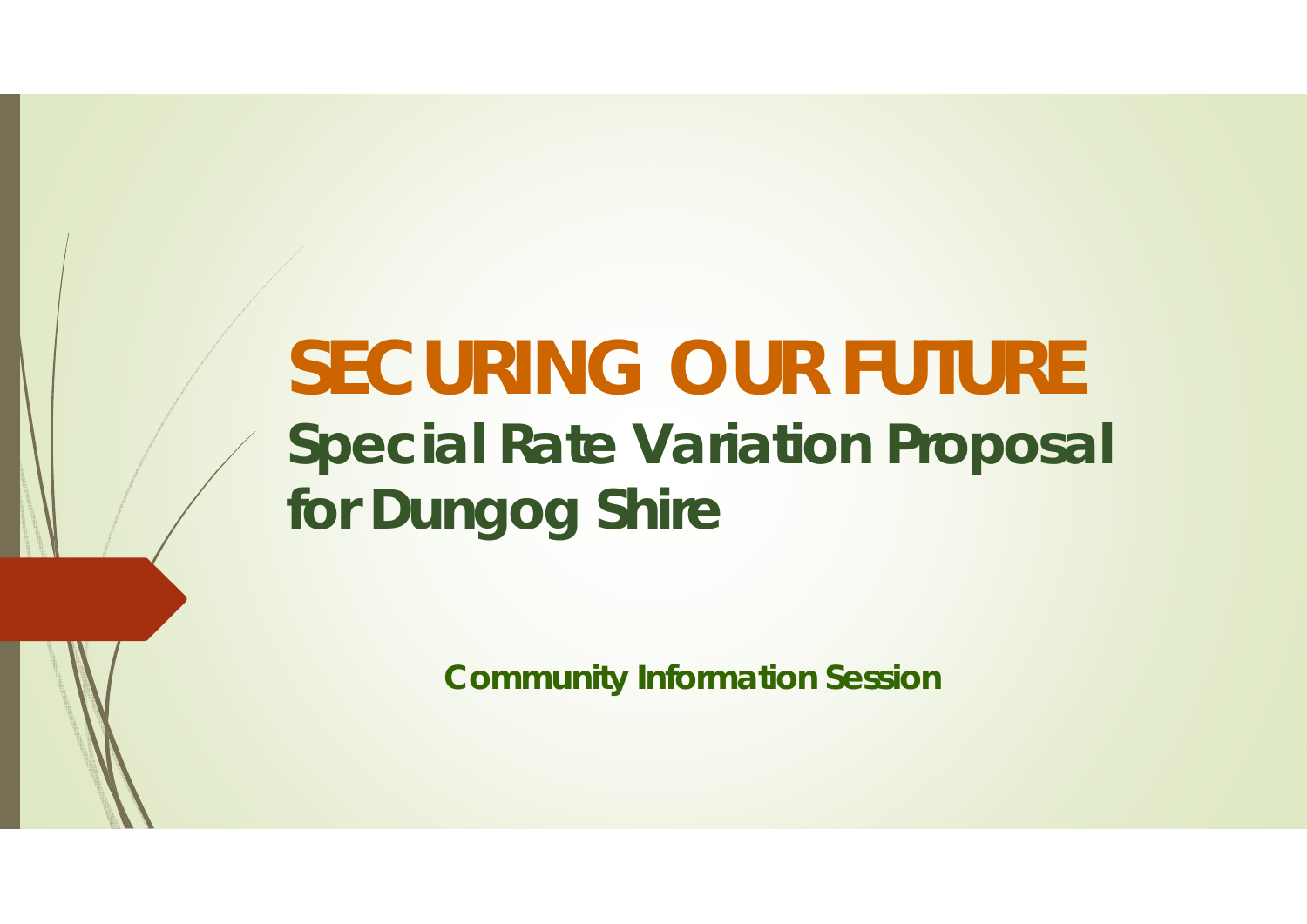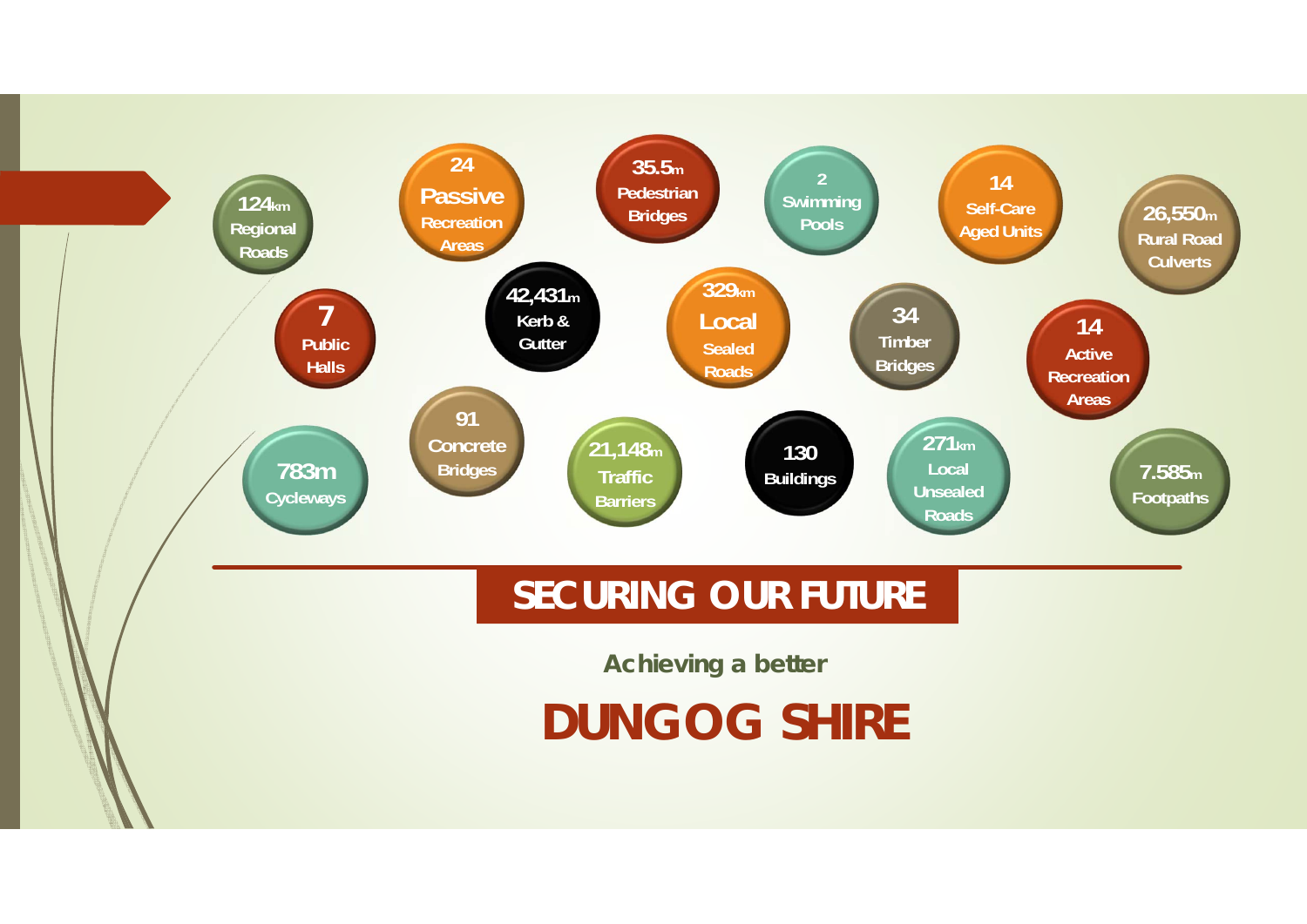# Purpose of this Session

- Recap of our Current & Financial Position
- **Fit For The Future**
- $\blacksquare$ **Efficiency measures**
- **Proposed Special Rate Variation**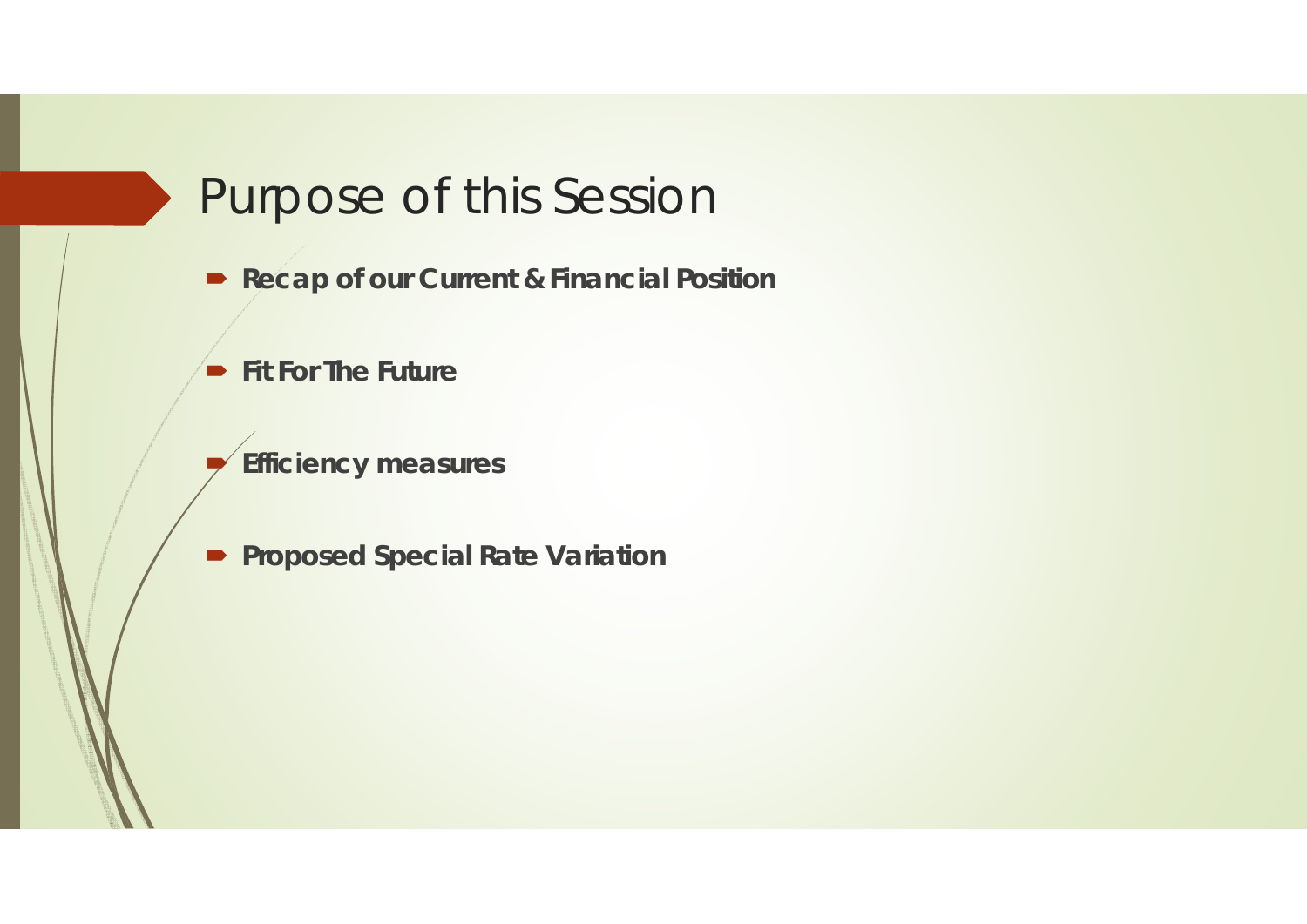# Current Position

- October 2015 Independent Pricing and Regulatory Tribunal (IPART) **assessed Council as "Not Fit".**
- $\blacksquare$ **Merger Proposals prevented Council from applying for a SRV.**
- Rural council challenges large road and timber bridge network, limited **ability to generate alternative revenue sources, multiple villages and facilities, low population and rate base to fund infrastructure.**
- $\blacksquare$  **Infrastructure backlog - assets in need of significant maintenance and renewal expenditure.**
- Current and Long Term Financial position requires significant action with a **view to sustainability.**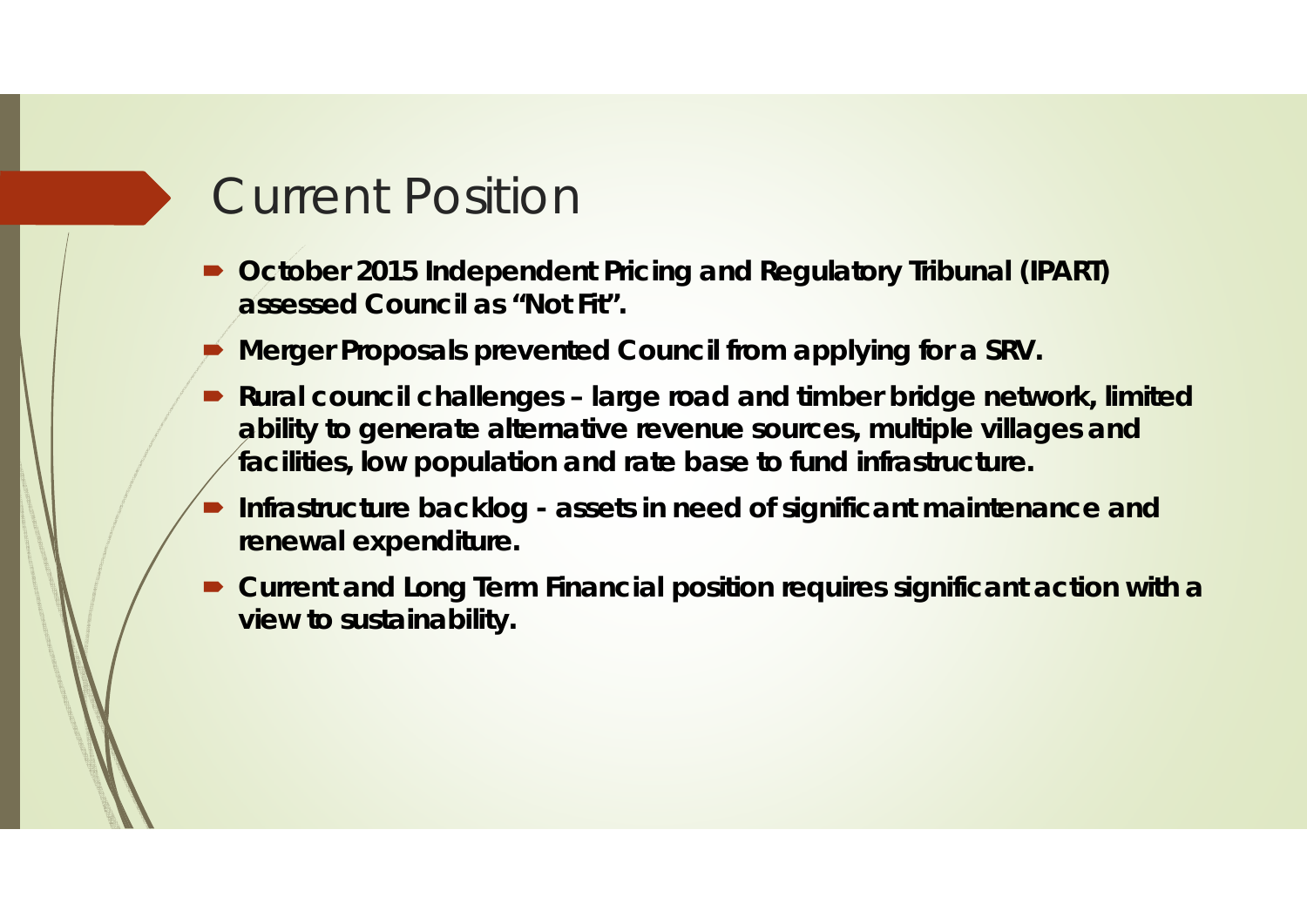# Current Position cont.

- Rate pegging regulated by the NSW Government. Independent Pricing and **Regulatory Tribunal (IPART) sets the rate peg each year**
	- $\blacksquare$  **costs rising faster than revenue, NSW Government has limited the amount councils can increase rate income irrespective of actual cost increases.**
- D **Dungog Shire Council costs compared to rate peg 2017-2018**

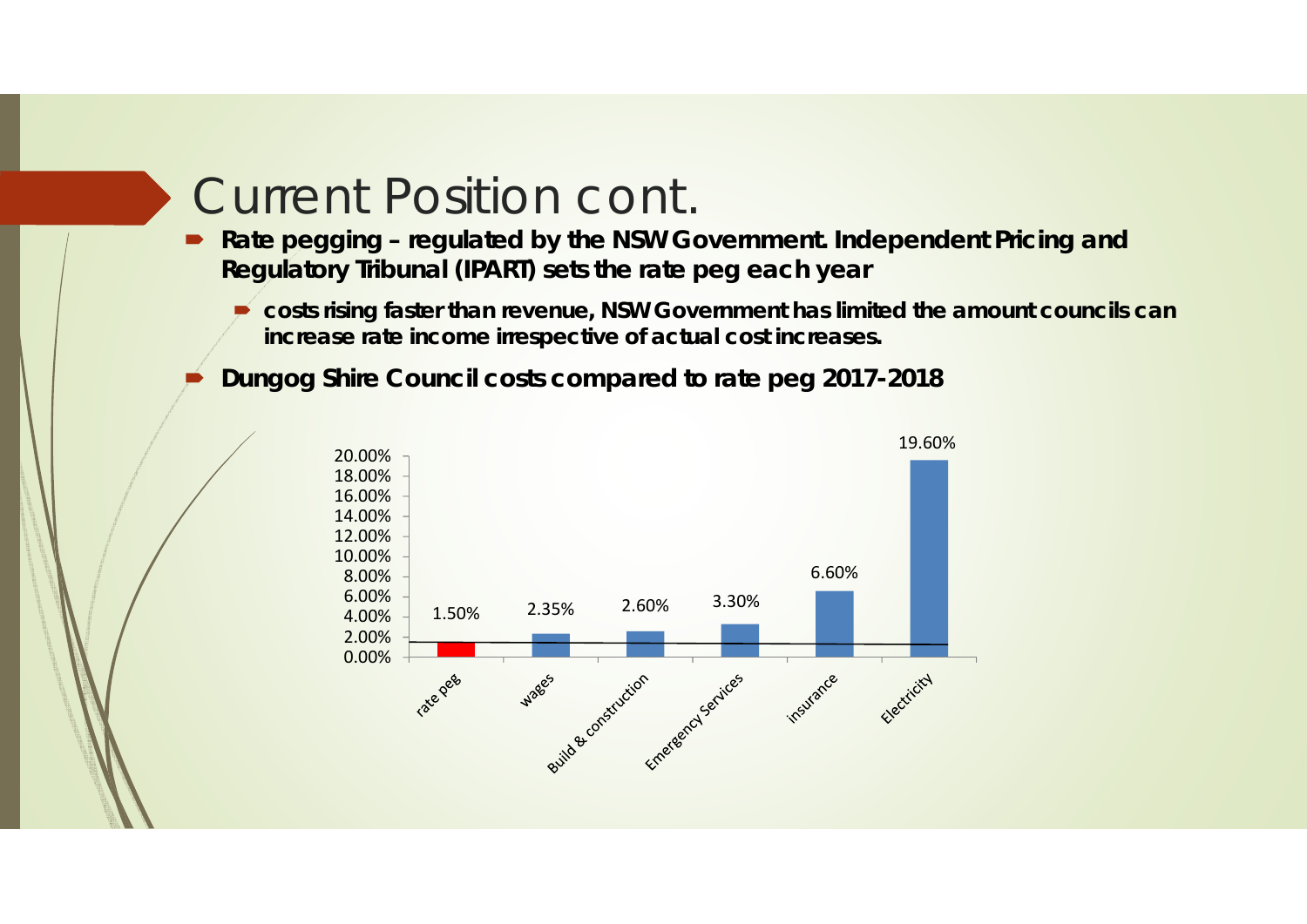### Our Financial Position

- **TCorp's assessment of Council's financial position was WEAK with a NEGATIVE outlook.**
- $\blacksquare$ **Our current financial position is unsustainable.**
- Operational costs are outstripping revenue in the order of \$4 million **annually.**
- $\blacksquare$ **Assets need significant maintenance and renewals.**
- $\blacksquare$  **Depreciation \$6.16 million annually – depreciation is the measure of current use of an asset and ideally assets should be renewed at the same rate they are being used.**
- $\blacksquare$  **Ongoing budget deficits are contributing to a growing infrastructure backlog.**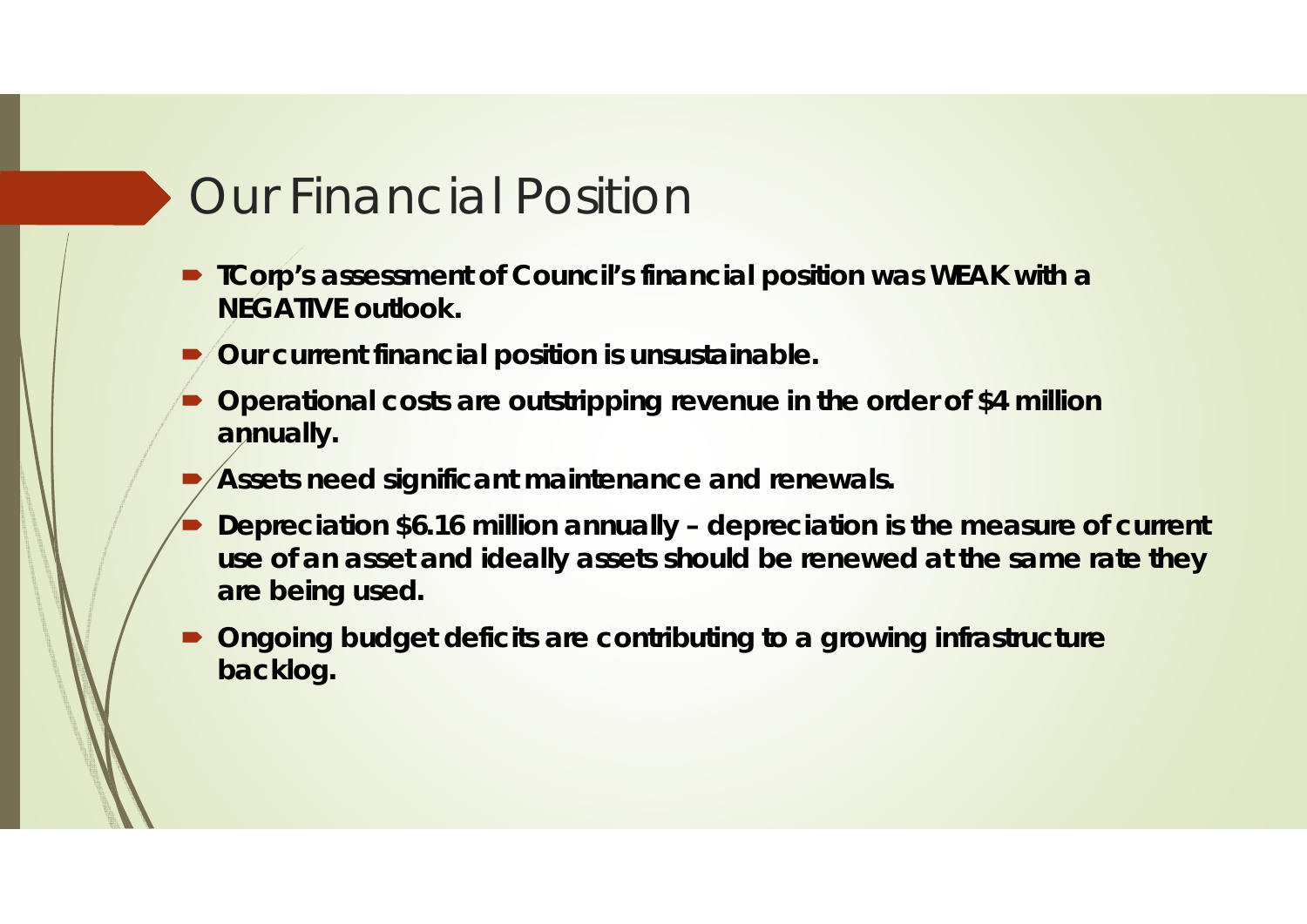### Financial Position cont.

- Doing nothing and live within our means cut existing services, roads **bridges and community assets continue deteriorate, fees and charges likely to increase, no new capital works (roads, bridges, community facilities).**
- Under the Fit for the Future requirements the NSW State Government has **indicated the "do nothing" option is not an option.**
- $\blacksquare$  **Implement an Improvement Plan to work towards becoming Fit for the Future inclusive of a proposed special rate variation (SRV) to apply from 1 July 2019 (2019-2020). Looking to address**
	- Financial sustainability both current and long term.
	- **Fit for the Future requirements**
	- **P** Infrastructure backlog.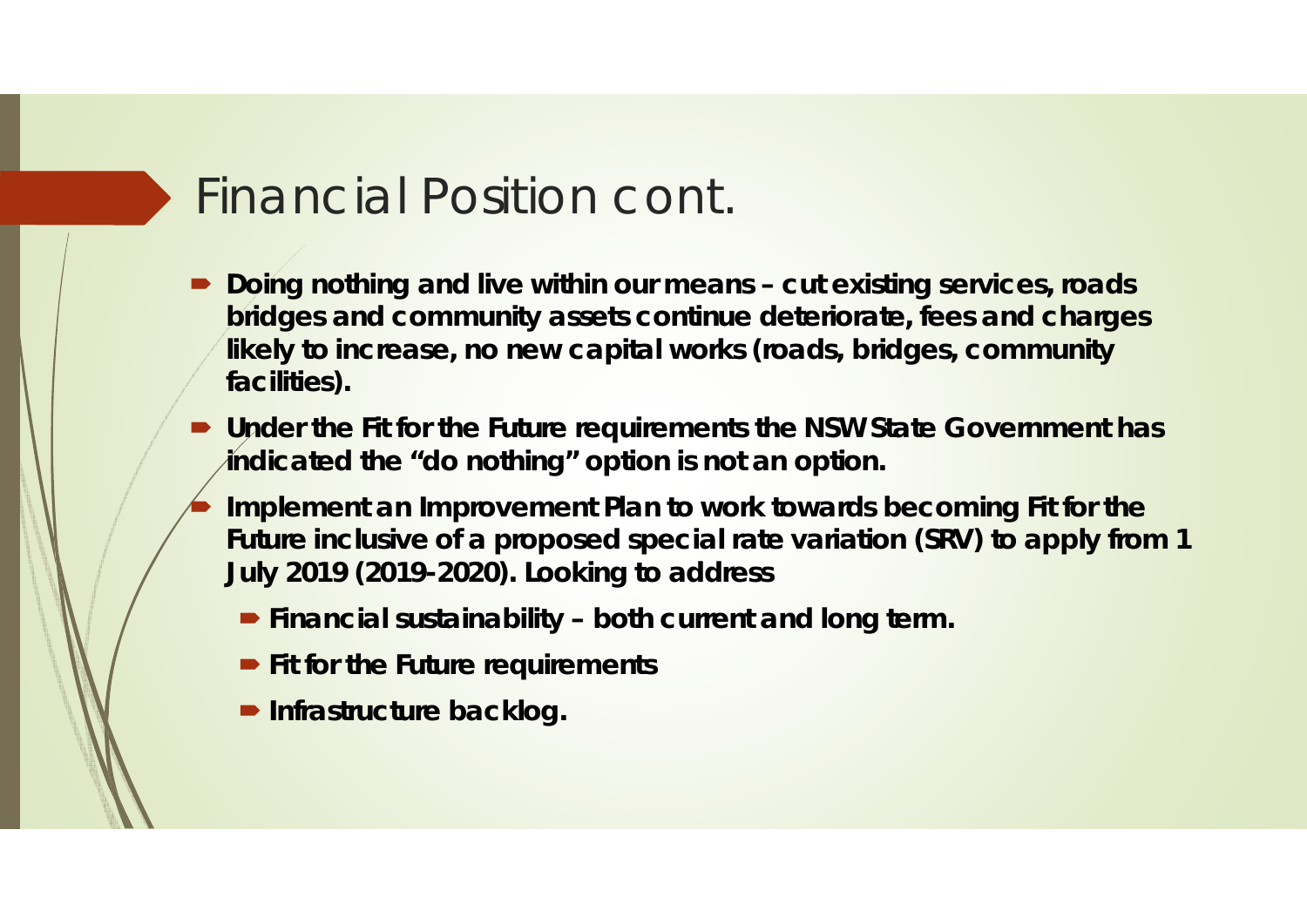# Fit For The Future

- October 2015 Independent Pricing and Regulatory Tribunal (IPART) **assessed Council as "Not Fit".**
- $\blacksquare$  **DSC does not currently meet NSW Government Fit for the Future requirements – Seven (7) key benchmarks – Council is required to meet or show significant progress toward meeting benchmarks by 2026-27.**
- D **Council currently does not meet six (6) of the seven (7) benchmarks.**
- $\blacksquare$  **Council is proposing an Improvement Plan inclusive of a special rate variation (SRV) over seven (7) years, with the improvement strategy to include a range of efficiency measures in conjunction with an SRV to meet the projected operational shortfall.**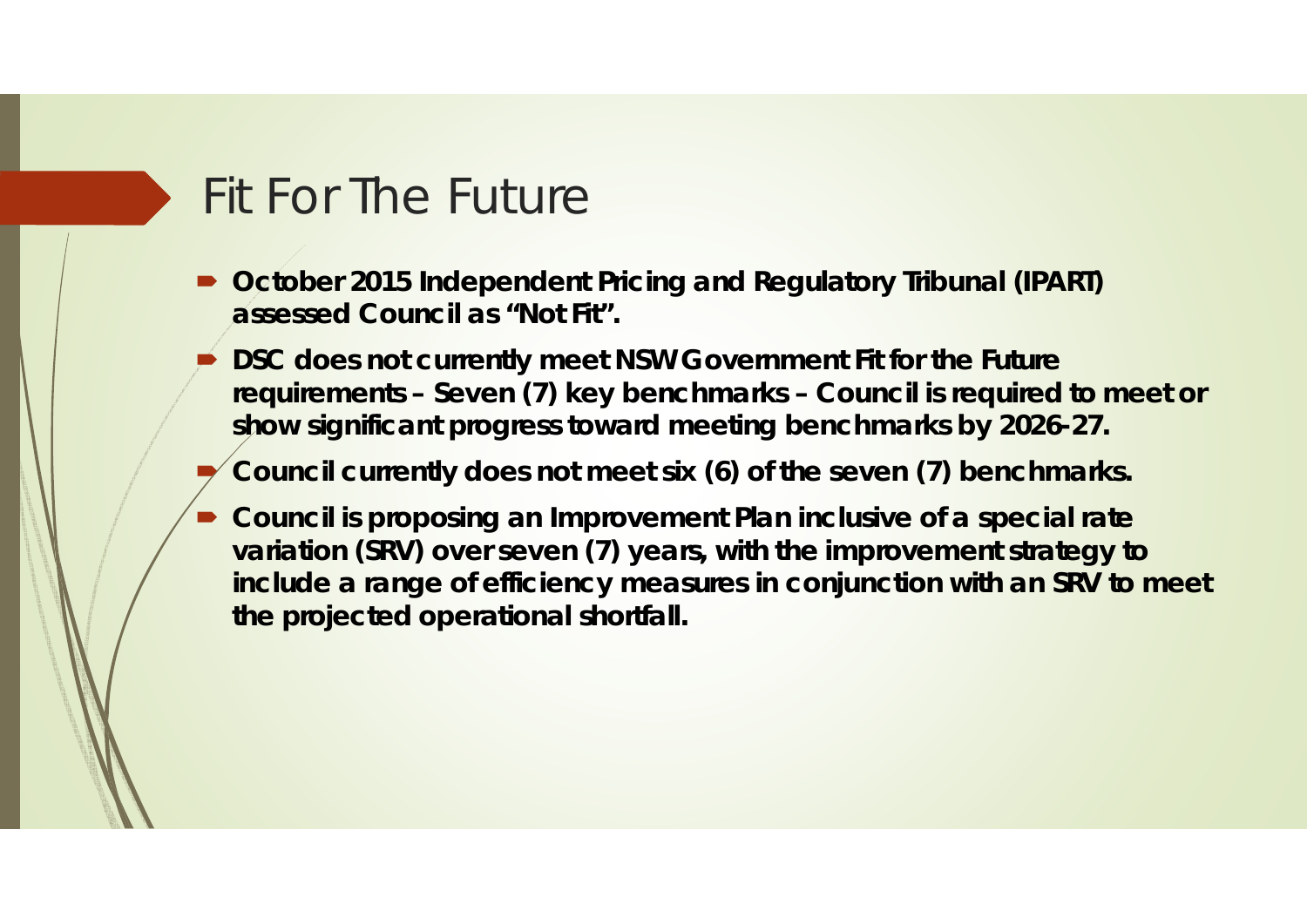#### **Efficiency Measures**

In isolation a proposed SRV will not provide sufficient revenue to close the operating deficit. Council has or is undertaking a range of initiatives to become more efficient. These include:

- **Energy efficiency initiatives including solar and other green initiatives.**
- $\blacksquare$  **Sharing services with other Hunter Councils in areas such as weeds management, records storage, legal services, environmental services and regional procurement.**
- $\blacksquare$ **Extending the life of our landfill by increasing recycling and diversion rates.**
- D **Comprehensive asset management plans have been developed to identify future needs.**
- Service reviews to be undertaken and adjustments made where appropriate.
- Discussions are underway in relation to potential strategic alliance options with **other Hunter Councils.**
- $\blacksquare$ **Successfully sourcing additional grant revenue.**
- Savings from joint contract negotiations (waste management, print services **etc).**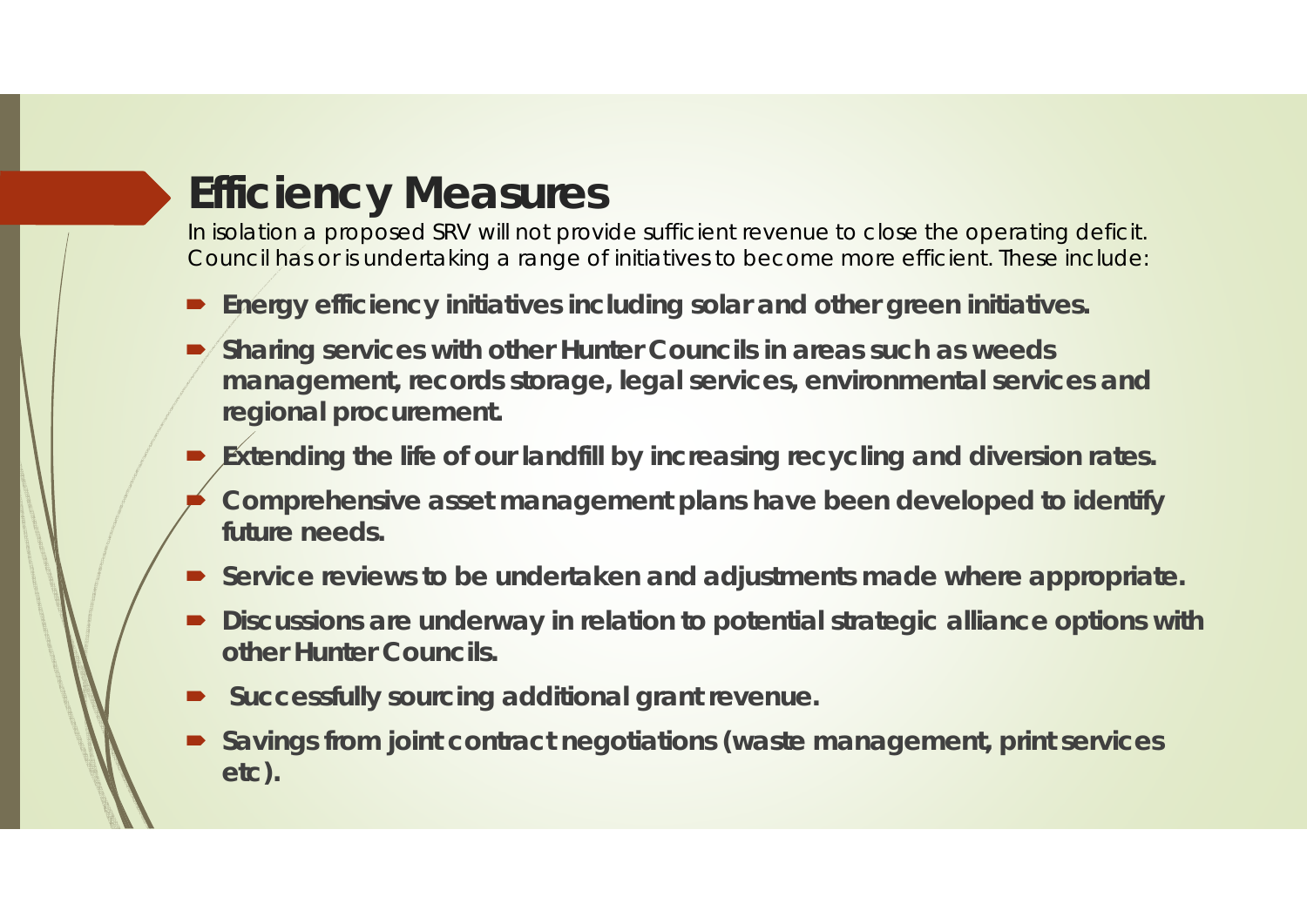#### Financial Sustainability

- Each of the strategies and actions on their own will not **enable Council to achieve long term financial sustainability.**
- **The goal and challenge for Council will be to achieve the optimum mix of these strategies and actions which will see Council assessed as "Fit for the Future".**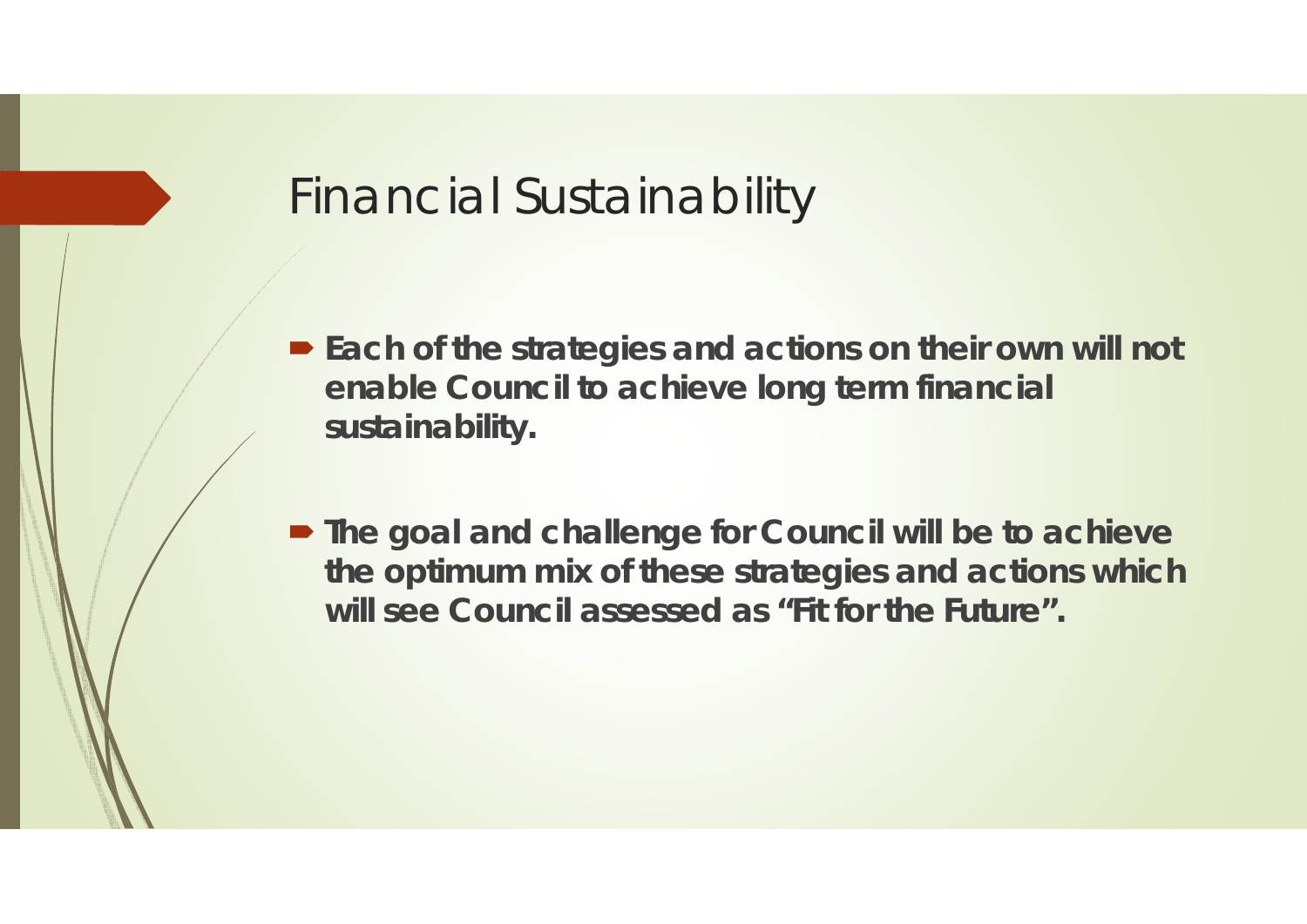# **Special Rate Variation**

- What is a special rate variation (SRV) a special variation allows council to **increase general income above the annual rate peg.**
- **P** Council must consult the community and demonstrate effective community **engagement.**
- **If can run from 1 year up to a maximum 7 years**
- $\blacksquare$ **Impact on ratepayers**
- $\blacksquare$  **Relative Integrated Planning & Reporting (IP&R) documents exhibited, approved and adopted by council inclusive of the proposed SRV.**
- **Productivity improvements and cost containment strategies.**
- **Applies only to General Rates – it does not impact other charges such as waste, stormwater or government levies.**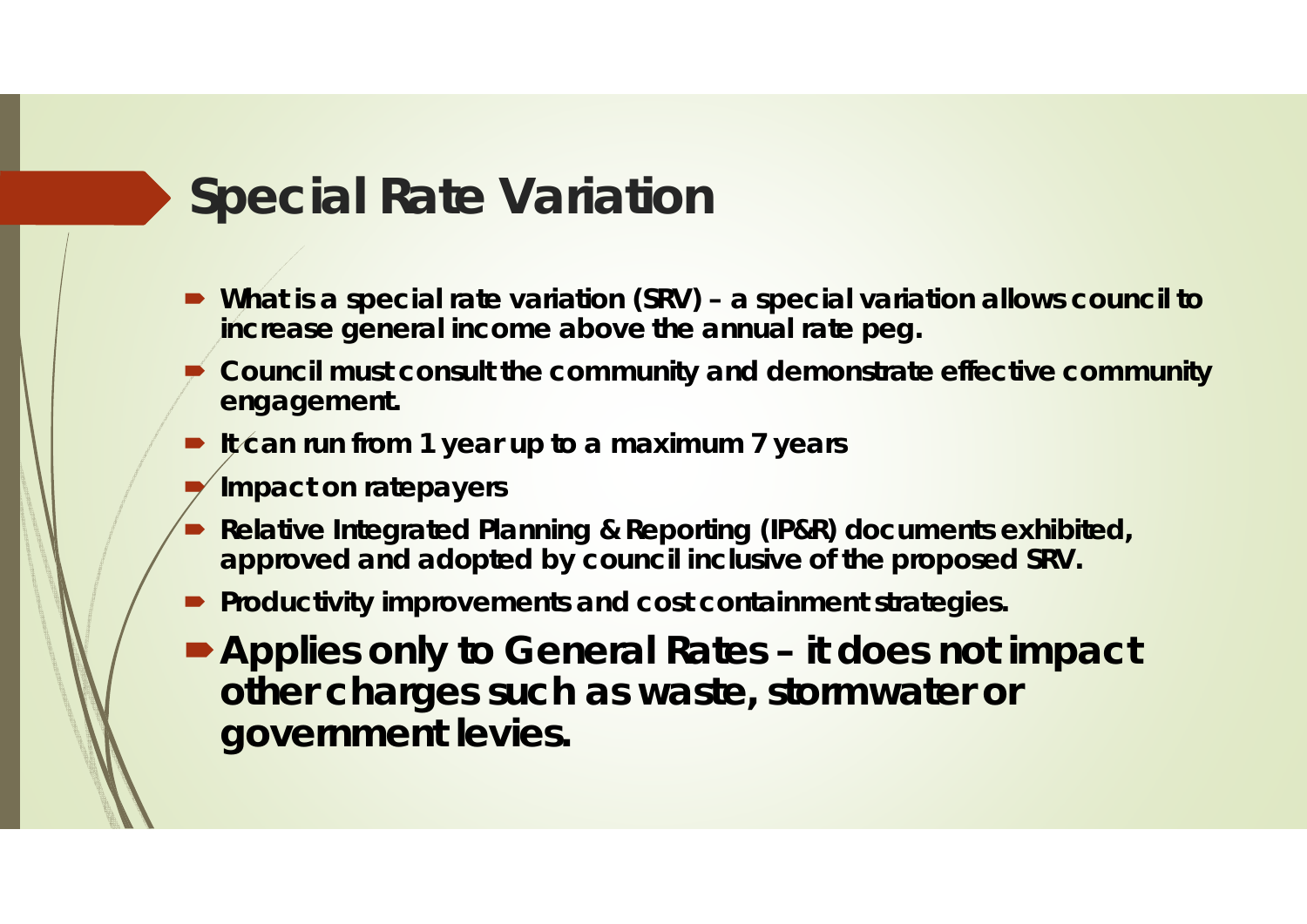|                                   | <b>Total Rateable Properties &amp; Pensioner Number by Category</b> |                    |                          |        |
|-----------------------------------|---------------------------------------------------------------------|--------------------|--------------------------|--------|
|                                   |                                                                     | <b>Assessments</b> | <b>Pensioners</b>        |        |
| <b>Farmland</b>                   |                                                                     | 938                | 37                       | 3.9%   |
| <b>Residential</b>                |                                                                     | 3617               | 671                      | 18.6%  |
| <b>Business</b>                   |                                                                     | 362                | 3                        | 0.8%   |
| <b>TOTAL Rateable assessments</b> |                                                                     | 4917               | 711                      | 14.46% |
| <b>LAND VALUES</b>                |                                                                     |                    |                          |        |
|                                   | <b>Land Value Range</b>                                             | <b>Assessments</b> | <b>Percentage Within</b> |        |

|                    | Land Value Range   Assessments |      |     | <b>Percentage Within</b> |
|--------------------|--------------------------------|------|-----|--------------------------|
| <b>Farmland</b>    | $$1 - $5M$ and over            | 938  | 85% | $$1 - $900,000$          |
| <b>Residential</b> | $$1 - $1M$ and over            | 3617 | 85% | $$1 - $300,000$          |
| <b>Business</b>    | $$1 - $600,000$                | 362  | 88% | $$1 - $200,000$          |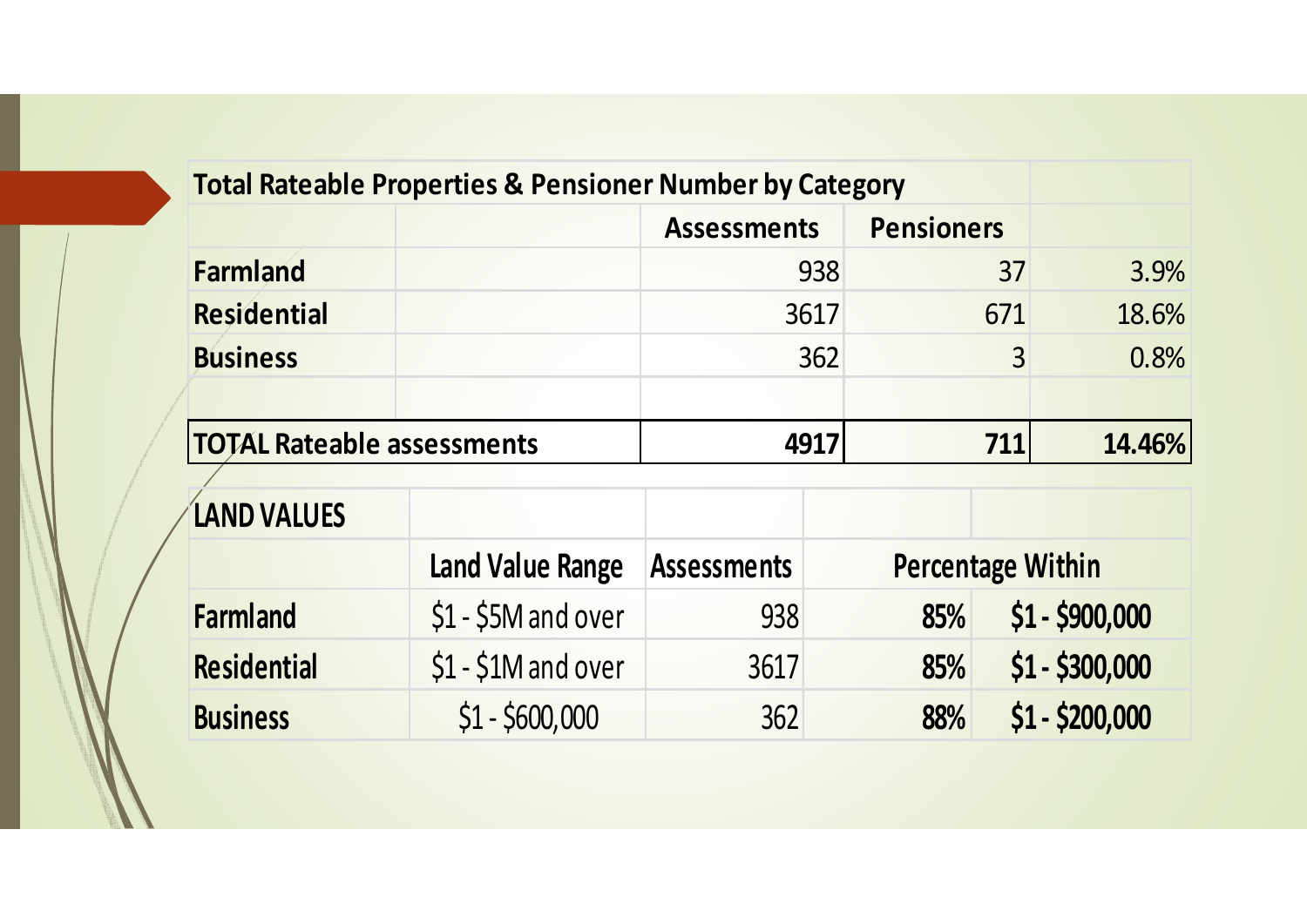PROPERTY LOCATION AND DESCRIPTION: Street Address CLARENCE TOWN NSW 2321 LOT XXX DP XXXXXXX

|                                    | CATEGORY: Residential |                                                            |                |                       | <b>VALUATION BASE DATE:</b>      | 01/07/2016    |  |
|------------------------------------|-----------------------|------------------------------------------------------------|----------------|-----------------------|----------------------------------|---------------|--|
|                                    |                       | PARTICULARS OF RATES AND CHARGES                           |                | <b>RATEABLE VALUE</b> | CENTS IN \$/<br><b>OR CHARGE</b> | <b>AMOUNT</b> |  |
|                                    |                       | Base Rate- Residential                                     |                | -1                    | 332.00                           | \$332.00      |  |
|                                    |                       | Ordinary Rate- Residential                                 |                | 200000                | 0.00261400                       | \$522.80      |  |
|                                    |                       | Hunter Catchment Contribution                              |                | 200000                | 0.00011000                       | \$22.00       |  |
|                                    |                       | On-Site Sewage Mgt Fee                                     |                | 1                     | 75.00                            | \$75.00       |  |
|                                    | Domestic Waste Rural  |                                                            |                | $\mathbf 1$           | 290.00                           | \$290.00      |  |
|                                    |                       | Domestic Recycling Rural                                   |                | 1                     | 112.50                           | \$112.50      |  |
| ALL INSTALMENTS                    | 1st INSTALMENT        | 2nd INSTALMENT                                             | 3rd INSTALMENT | 4th INSTALMENT        | <b>TOTAL</b>                     |               |  |
| MUST BE PAID BY THE                |                       |                                                            |                |                       | AMOUNT B                         |               |  |
| DATES SHOWN                        |                       |                                                            |                |                       |                                  |               |  |
| If Receipt required $(\checkmark)$ |                       |                                                            |                |                       | <b>DUE</b>                       |               |  |
| and return<br>notice intact.       |                       |                                                            |                |                       | <b>DEDUCT PAYMENTS SINCE</b>     |               |  |
|                                    |                       | DAILY INTEREST WILL ACCRUE ON OVERDUE RATES AND CHARGES AT |                |                       | 7.5% PER ANNUM                   |               |  |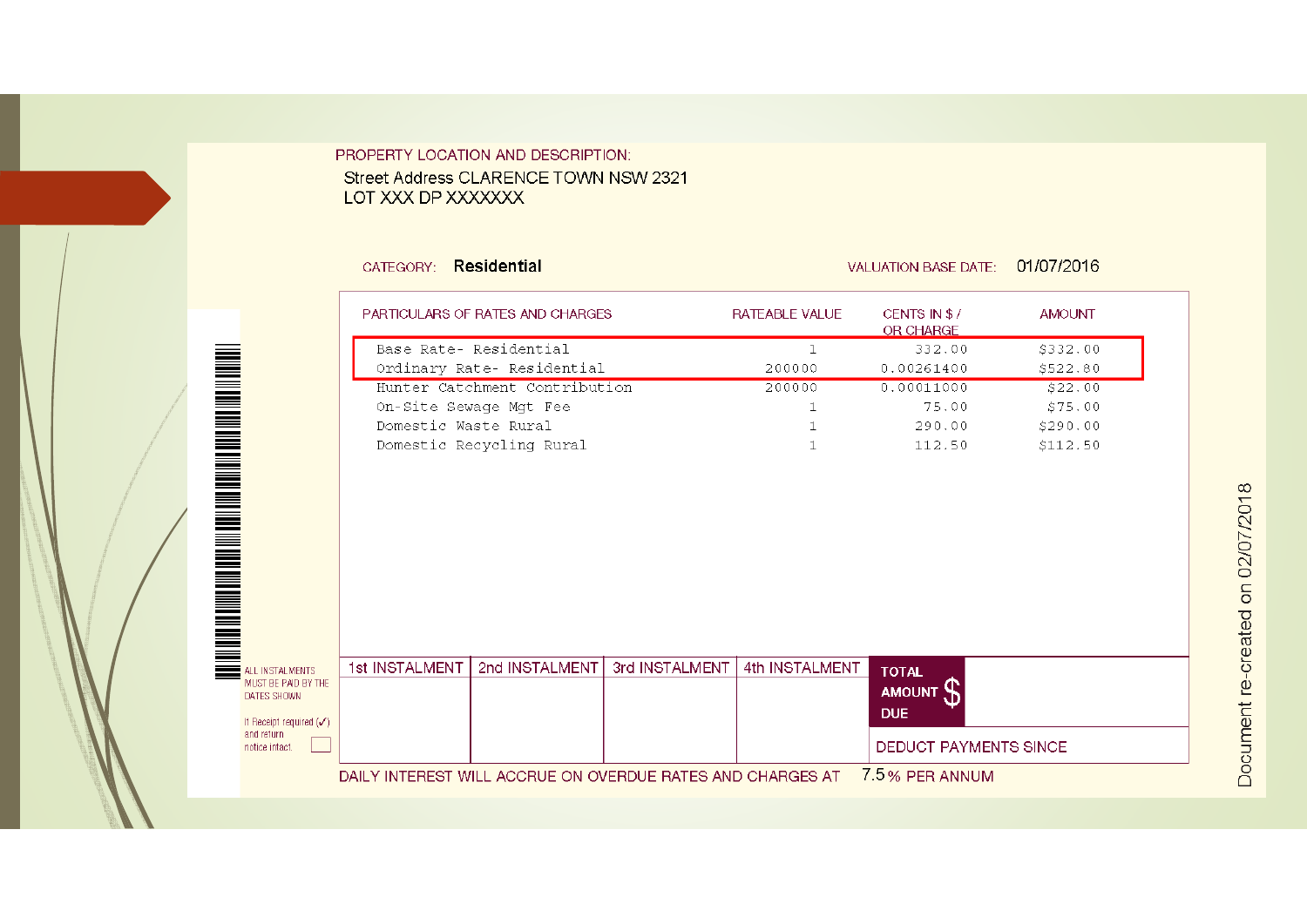# **Special Rate Variation cont.**

 $\blacksquare$ **What will it be spent on?**

íD

- **If can only be used to fund the purpose which we detail in our application** 
	- **Timber bridges replacement program**
	- **Road and community facilities renewal and maintenance**
	- **Fit for the Future ratios trending in the right direction financial sustainability**

**What will IPART consider when assessing council's SRV application?**

- **Size of the council**
- **Resources of the council**
- **Size (both actual \$ and %) of increase requested,**
- **Current rate levels and previous rate rises,**
- **Purpose of the special rate variation, and**
- **Any other matter considered relevant in the assessment of a special rate variation application.**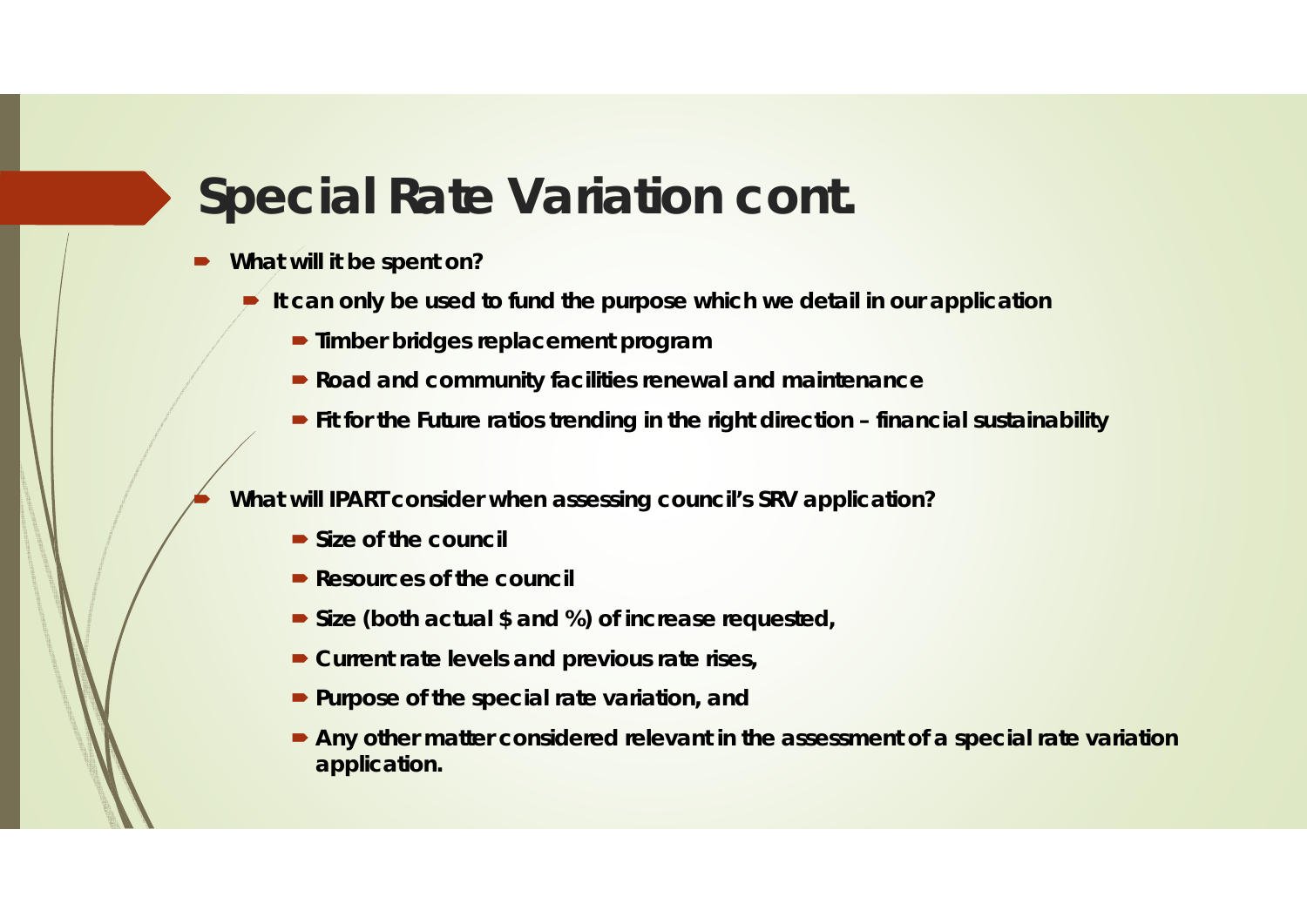# **Special Rate Variation Proposal**

- **What would an SRV look like**
	- **Base Case**

**Rates increase by rate peg of 2.5% pa**

**Cumulative increase of 19%**

D **Scenario 2 – Proposed Special Rate Increase**

**Rates increase in year 1 & 2 by 15% (includes rate peg of 2.5% plus 12.5% SRV)**

**Rates increase in year 3, 4 & 5 by 10% (includes rate peg of 2.5% plus 7.5% SRV)**

**Rates increase in year 6 & 7 by 6% (includes rate peg of 2.5% plus 3.5% SRV)**

**Cumulative increase of 98% - includes 19% from base case plus 79% SRV.**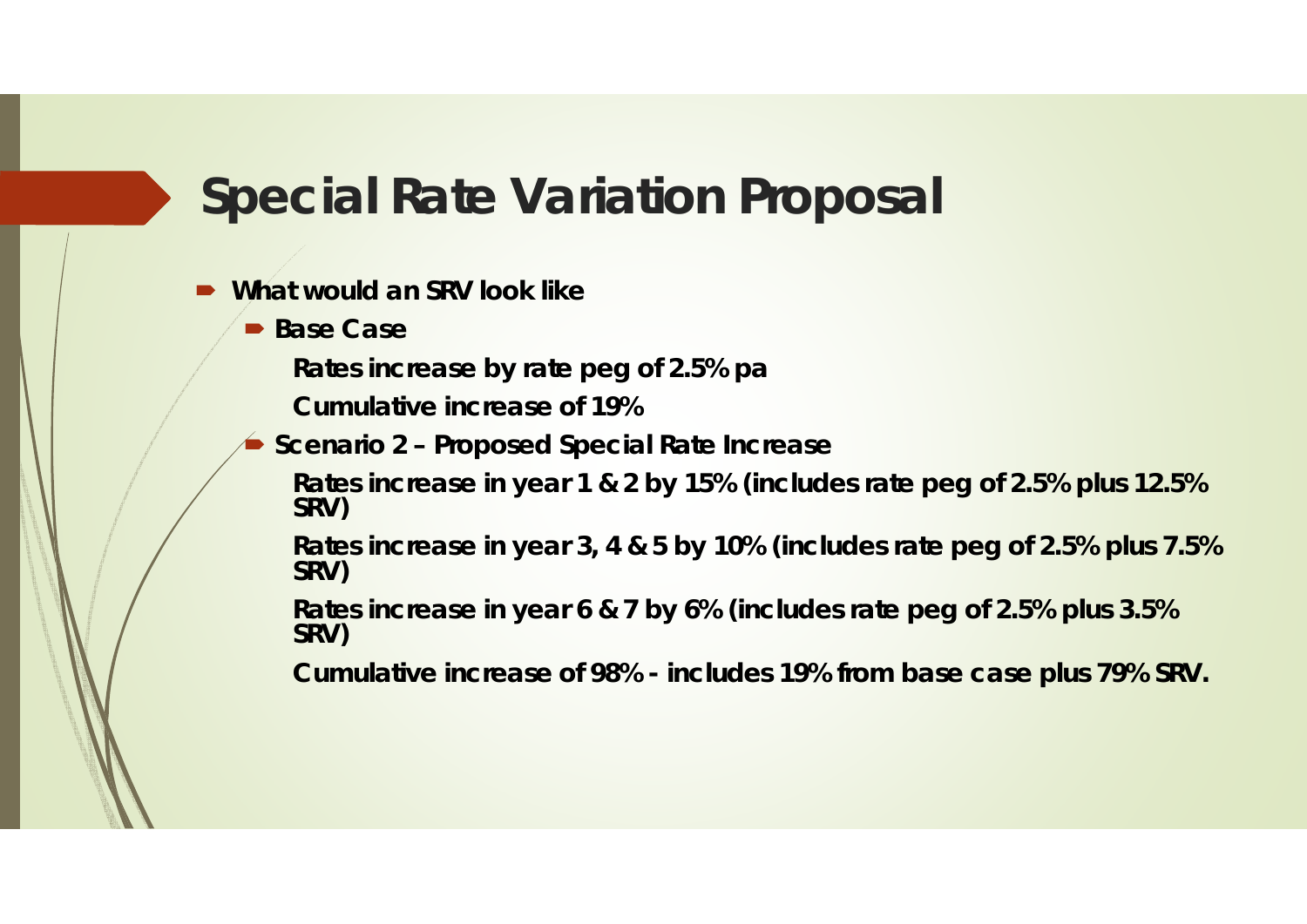|                                                         |                   | <b>Base Rate</b> | <b>Other</b>     |                                  |         |                   |                   |                                                 |                   |         |                   |                   |                        |
|---------------------------------------------------------|-------------------|------------------|------------------|----------------------------------|---------|-------------------|-------------------|-------------------------------------------------|-------------------|---------|-------------------|-------------------|------------------------|
|                                                         |                   | + Ordinary       | charges          |                                  |         |                   |                   | <b>Projected Estimate of Total Rate Amounts</b> |                   |         |                   |                   |                        |
| <b>Rates Category</b>                                   |                   | Rate *           | and fees         |                                  |         |                   |                   |                                                 |                   |         |                   | <b>Cumulative</b> | <b>Income</b>          |
|                                                         | <b>Land Value</b> | <b>Base Year</b> | <b>Base Year</b> | <b>Base Year</b><br><b>Total</b> | Year 1  | Year <sub>2</sub> | Year <sub>3</sub> | Year 4                                          | Year <sub>5</sub> | Year 6  | Year <sub>7</sub> | <b>Increase</b>   | above Rate<br>Peg Yr 7 |
| <b>Residential</b>                                      | \$100,000         | \$607            | \$528            | \$1,135                          | \$1,163 | \$1,192           | \$1,222           | \$1,253                                         | \$1,284           | \$1,316 | \$1,349           | 18.87%            |                        |
| Annual Increase (%)                                     |                   |                  |                  |                                  | 2.5%    | 2.5%              | 2.5%              | 2.5%                                            | 2.5%              | 2.5%    | 2.5%              |                   |                        |
| <b>Residential Ordinary Rate</b>                        | \$100,000         | \$607            | \$528            | \$1,135                          | \$1,239 | \$1,357           | \$1,451           | \$1,554                                         | \$1,665           | \$1,744 | \$1,828           | 97.78%            |                        |
| Annual Increase (%)                                     |                   |                  |                  |                                  | 15%     | 15%               | 10%               | 10%                                             | 10%               | 6%      | 6%                |                   |                        |
| Cumulative Impact of SV above<br><b>Base Year level</b> |                   |                  |                  |                                  | \$104   | \$222             | \$317             | \$419                                           | \$531             | \$610   | \$693             |                   | \$479                  |
| <b>Residential</b>                                      | \$200,000         | \$874            | \$539            | \$1,413                          | \$1,449 | \$1,485           | \$1,522           | \$1,560                                         | \$1,599           | \$1,639 | \$1,680           | 18.87%            |                        |
| Annual Increase (%)                                     |                   |                  |                  |                                  | 2.5%    | 2.5%              | 2.5%              | 2.5%                                            | 2.5%              | 2.5%    | 2.5%              |                   |                        |
|                                                         |                   |                  |                  |                                  |         |                   |                   |                                                 |                   |         |                   |                   |                        |
| <b>Residential Ordinary Rate</b>                        | \$200,000         | \$874            | \$539            | \$1,413                          | \$1,558 | \$1,722           | \$1,852           | \$1,994                                         | \$2,149           | \$2,256 | \$2,370           | 97.78%            |                        |
| Annual Increase (%)                                     |                   |                  |                  |                                  | 15%     | 15%               | 10%               | 10%                                             | 10%               | 6%      | 6%                |                   |                        |
| Cumulative Impact of SV above<br><b>Base Year level</b> |                   |                  |                  |                                  | \$145   | \$309             | \$439             | \$581                                           | \$735             | \$843   | \$956             |                   | \$690                  |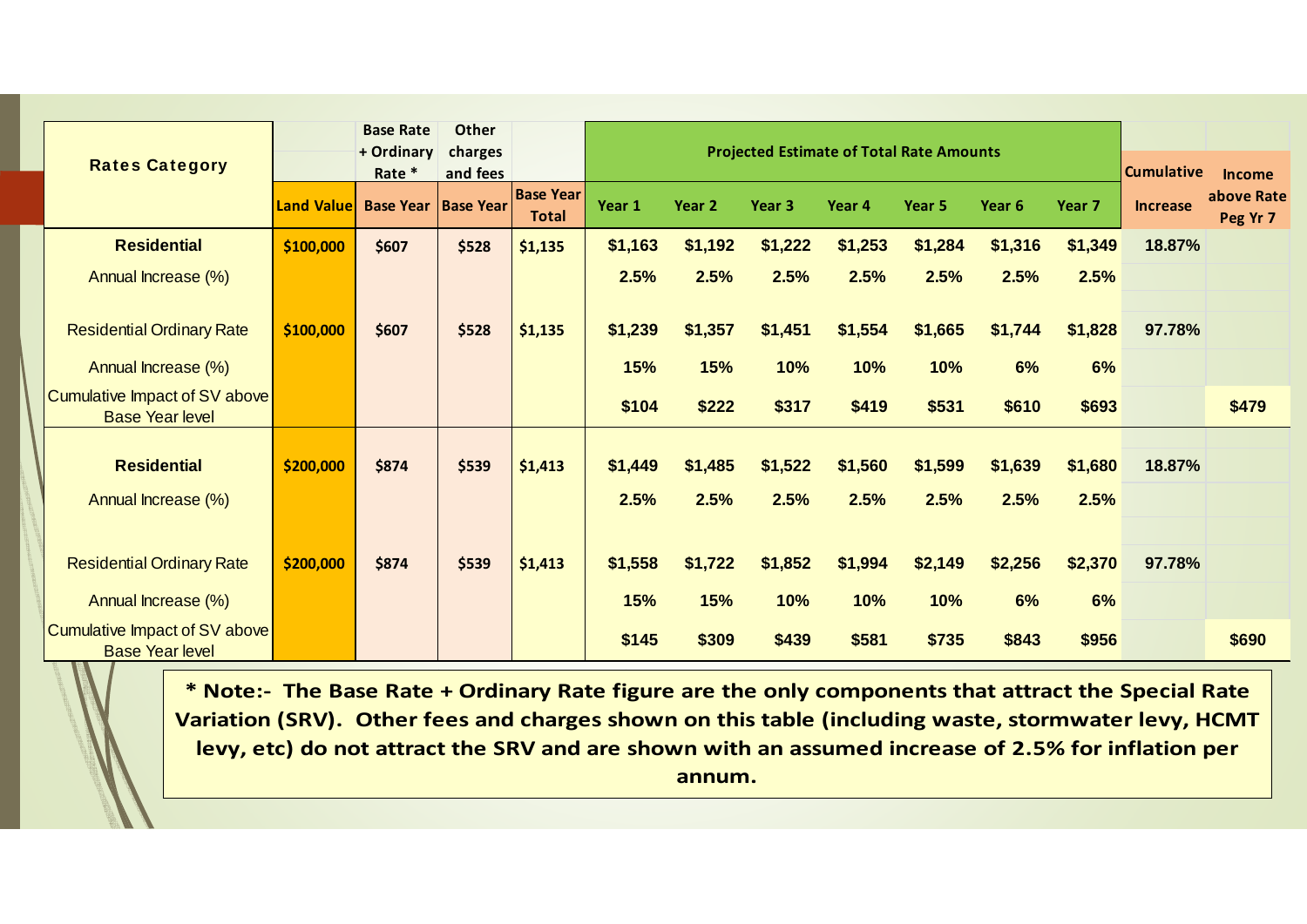| <b>Rates Category</b>                                                   |                   | <b>Base Rate</b><br>+ Ordinary | <b>Other</b><br>charges      |                                  |                 |                 |                   | <b>Projected Estimate of Total Rate Amounts</b> |                 |                   |                   | <b>Cumulative</b> |                                         |
|-------------------------------------------------------------------------|-------------------|--------------------------------|------------------------------|----------------------------------|-----------------|-----------------|-------------------|-------------------------------------------------|-----------------|-------------------|-------------------|-------------------|-----------------------------------------|
|                                                                         | <b>Land Value</b> | Rate *<br><b>Base Year</b>     | and fees<br><b>Base Year</b> | <b>Base Year</b><br><b>Total</b> | Year 1          | Year 2          | Year <sub>3</sub> | Year <sub>4</sub>                               | Year 5          | Year <sub>6</sub> | Year <sub>7</sub> | <b>Increase</b>   | <b>Income</b><br>above Rate<br>Peg Yr 7 |
| <b>Residential Dungog</b><br>Annual Increase (%)                        | \$100,000         | \$704                          | \$473                        | \$1,177                          | \$1,206<br>2.5% | \$1,237<br>2.5% | \$1,268<br>2.5%   | \$1,299<br>2.5%                                 | \$1,332<br>2.5% | \$1,365<br>2.5%   | \$1,399<br>2.5%   | 18.87%            |                                         |
| <b>Residential Ordinary Rate</b>                                        | \$100,000         | \$704                          | \$473                        | \$1,177                          | \$1,294         | \$1,428         | \$1,533           | \$1,649                                         | \$1,774         | \$1,862           | \$1,955           | 97.78%            |                                         |
| Annual Increase (%)                                                     |                   |                                |                              |                                  | 15%             | 15%             | 10%               | 10%                                             | 10%             | 6%                | 6%                |                   |                                         |
| Cumulative Impact of SV above<br><b>Base Year level</b>                 |                   |                                |                              |                                  | \$117           | \$251           | \$356             | \$472                                           | \$597           | \$685             | \$778             |                   | \$555                                   |
| <b>Residential Dungog</b><br>Annual Increase (%)                        | \$200,000         | \$1,250                        | \$484                        | \$1,734                          | \$1,777<br>2.5% | \$1,821<br>2.5% | \$1,867<br>2.5%   | \$1,914<br>2.5%                                 | \$1,962<br>2.5% | \$2,011<br>2.5%   | \$2,061<br>2.5%   | 18.87%            |                                         |
| <b>Residential Ordinary Rate</b>                                        | \$200,000         | \$1,250                        | \$484                        | \$1,734                          | \$1,933         | \$2,161         | \$2,339           | \$2,534                                         | \$2,747         | \$2,893           | \$3,047           | 97.78%            |                                         |
| Annual Increase (%)                                                     |                   |                                |                              |                                  | 15%             | 15%             | 10%               | 10%                                             | 10%             | 6%                | 6%                |                   |                                         |
| Cumulative Impact of SV above<br><b>Base Year level</b><br>$\mathbb{Z}$ |                   |                                |                              |                                  | \$200           | \$427           | \$605             | \$800                                           | \$1,014         | \$1,159           | \$1,313           |                   | \$986                                   |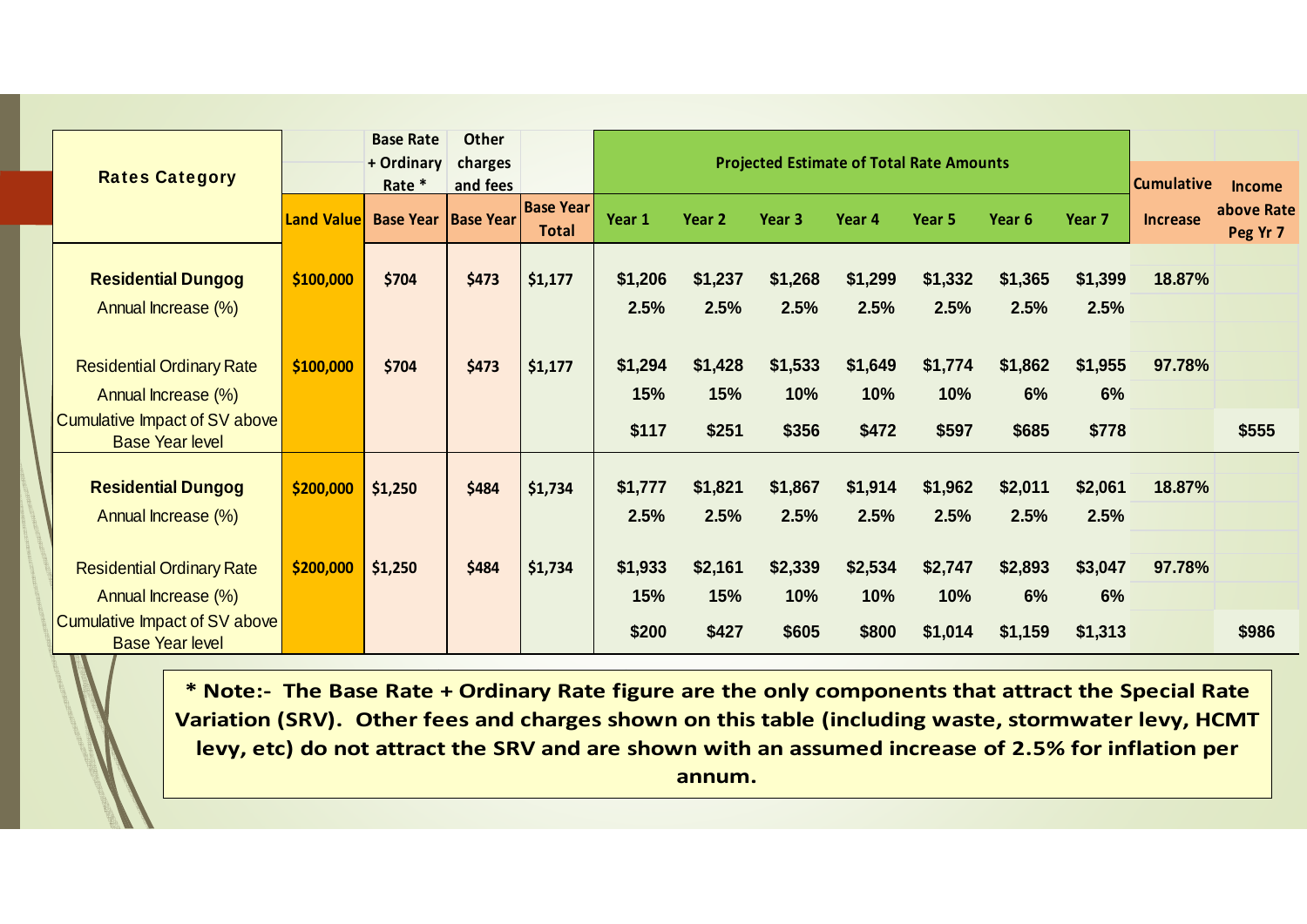| <b>Rates Category</b>                                   |                   | <b>Base Rate</b><br>+ Ordinary<br>Rate * | <b>Other</b><br>charges<br>and fees | <b>Base Year</b> | <b>Projected Estimate of Total Rate Amounts</b><br>Year 1<br>Year 2<br>Year <sub>3</sub><br>Year <sub>5</sub><br>Year <sub>6</sub><br>Year 4<br>Year <sub>7</sub> |         |         |         |         |         |         | <b>Cumulative</b> | <b>Income</b><br>above Rate |
|---------------------------------------------------------|-------------------|------------------------------------------|-------------------------------------|------------------|-------------------------------------------------------------------------------------------------------------------------------------------------------------------|---------|---------|---------|---------|---------|---------|-------------------|-----------------------------|
|                                                         | <b>Land Value</b> | <b>Base Year Base Year</b>               |                                     | <b>Total</b>     |                                                                                                                                                                   |         |         |         |         |         |         | <b>Increase</b>   | Peg Yr 7                    |
| <b>Residential Clarence Town</b>                        | \$100,000         | \$619                                    | \$473                               | \$1,092          | \$1,119                                                                                                                                                           | \$1,147 | \$1,176 | \$1,205 | \$1,235 | \$1,266 | \$1,298 | 18.87%            |                             |
| Annual Increase (%)                                     |                   |                                          |                                     |                  | 2.5%                                                                                                                                                              | 2.5%    | 2.5%    | 2.5%    | 2.5%    | 2.5%    | 2.5%    |                   |                             |
| <b>Residential Ordinary Rate</b>                        | \$100,000         | \$619                                    | \$473                               | \$1,092          | \$1,196                                                                                                                                                           | \$1,315 | \$1,409 | \$1,512 | \$1,624 | \$1,703 | \$1,786 | 97.78%            |                             |
| Annual Increase (%)                                     |                   |                                          |                                     |                  | 15%                                                                                                                                                               | 15%     | 10%     | 10%     | 10%     | 6%      | 6%      |                   |                             |
| Cumulative Impact of SV above<br><b>Base Year level</b> |                   |                                          |                                     |                  | \$105                                                                                                                                                             | \$223   | \$318   | \$420   | \$532   | \$611   | \$694   |                   | \$488                       |
| <b>Residential Clarence Town</b>                        | \$200,000         | \$972                                    | \$484                               | \$1,456          | \$1,492                                                                                                                                                           | \$1,529 | \$1,568 | \$1,607 | \$1,647 | \$1,688 | \$1,730 | 18.87%            |                             |
| Annual Increase (%)                                     |                   |                                          |                                     |                  | 2.5%                                                                                                                                                              | 2.5%    | 2.5%    | 2.5%    | 2.5%    | 2.5%    | 2.5%    |                   |                             |
| <b>Residential Ordinary Rate</b>                        | \$200,000         | \$972                                    | \$484                               | \$1,456          | \$1,614                                                                                                                                                           | \$1,794 | \$1,935 | \$2,089 | \$2,258 | \$2,374 | \$2,497 | 97.78%            |                             |
| Annual Increase (%)                                     |                   |                                          |                                     |                  | 15%                                                                                                                                                               | 15%     | 10%     | 10%     | 10%     | 6%      | 6%      |                   |                             |
| Cumulative Impact of SV above<br><b>Base Year level</b> |                   |                                          |                                     |                  | \$158                                                                                                                                                             | \$338   | \$479   | \$633   | \$802   | \$919   | \$1,041 |                   | \$767                       |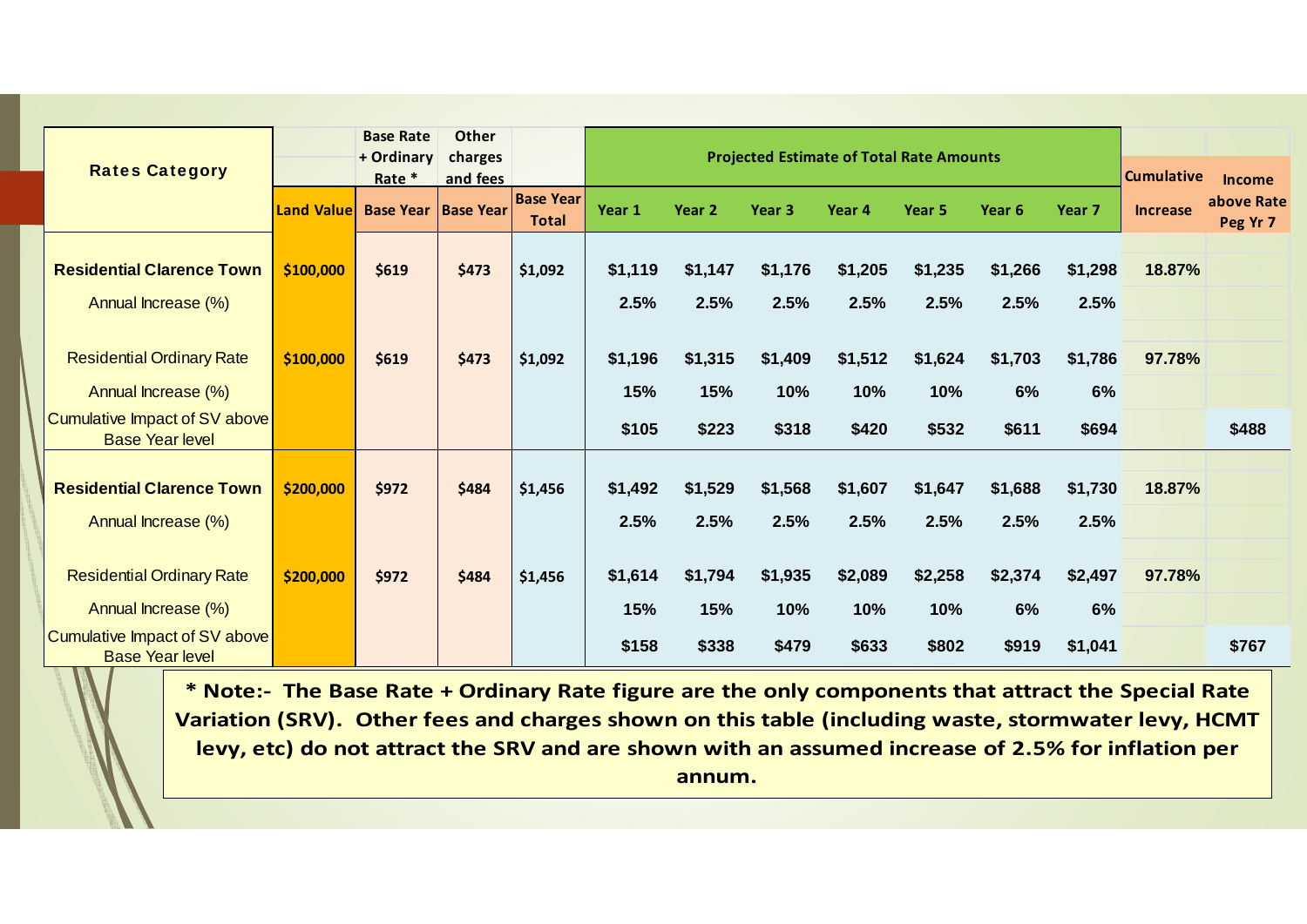|                                                                |            | <b>Base Rate</b>             | <b>Other</b>        |                                  |         |                   |                                                 |         |                   |                   |                   |                   |                        |
|----------------------------------------------------------------|------------|------------------------------|---------------------|----------------------------------|---------|-------------------|-------------------------------------------------|---------|-------------------|-------------------|-------------------|-------------------|------------------------|
| <b>Rates Category</b>                                          |            | + Ordinary<br>Rate *         | charges<br>and fees |                                  |         |                   | <b>Projected Estimate of Total Rate Amounts</b> |         |                   |                   |                   | <b>Cumulative</b> | <b>Income</b>          |
|                                                                | Land Value | <b>Base Year   Base Year</b> |                     | <b>Base Year</b><br><b>Total</b> | Year 1  | Year <sub>2</sub> | Year <sub>3</sub>                               | Year 4  | Year <sub>5</sub> | Year <sub>6</sub> | Year <sub>7</sub> | <b>Increase</b>   | above Rate<br>Peg Yr 7 |
| <b>Residential Villiage</b>                                    | \$100,000  | \$530                        | \$553               | \$1,083                          | \$1,110 | \$1,137           | \$1,166                                         | \$1,195 | \$1,225           | \$1,255           | \$1,287           | 18.87%            |                        |
| Annual Increase (%)                                            |            |                              |                     |                                  | 2.5%    | 2.5%              | 2.5%                                            | 2.5%    | 2.5%              | 2.5%              | 2.5%              |                   |                        |
|                                                                |            |                              |                     |                                  |         |                   |                                                 |         |                   |                   |                   |                   |                        |
| <b>Residential Ordinary Rate</b>                               | \$100,000  | \$530                        | \$553               | \$1,083                          | \$1,176 | \$1,281           | \$1,366                                         | \$1,458 | \$1,558           | \$1,629           | \$1,705           | 97.78%            |                        |
| Annual Increase (%)                                            |            |                              |                     |                                  | 15%     | 15%               | 10%                                             | 10%     | 10%               | 6%                | 6%                |                   |                        |
| <b>Cumulative Impact of SV above</b><br><b>Base Year level</b> |            |                              |                     |                                  | \$93    | \$199             | \$283                                           | \$375   | \$475             | \$547             | \$622             |                   | \$418                  |
| <b>Residential Villiage</b>                                    | \$200,000  | \$793                        | \$564               | \$1,357                          | \$1,391 | \$1,426           | \$1,462                                         | \$1,498 | \$1,536           | \$1,574           | \$1,613           | 18.87%            |                        |
| Annual Increase (%)                                            |            |                              |                     |                                  | 2.5%    | 2.5%              | 2.5%                                            | 2.5%    | 2.5%              | 2.5%              | 2.5%              |                   |                        |
|                                                                |            |                              |                     |                                  |         |                   |                                                 |         |                   |                   |                   |                   |                        |
| <b>Residential Ordinary Rate</b>                               | \$200,000  | \$793                        | \$564               | \$1,357                          | \$1,490 | \$1,642           | \$1,761                                         | \$1,892 | \$2,034           | \$2,134           | \$2,239           | 97.78%            |                        |
| Annual Increase (%)                                            |            |                              |                     |                                  | 15%     | 15%               | 10%                                             | 10%     | 10%               | 6%                | 6%                |                   |                        |
| <b>Cumulative Impact of SV above</b><br><b>Base Year level</b> |            |                              |                     |                                  | \$133   | \$284             | \$404                                           | \$535   | \$677             | \$777             | \$882             |                   | \$626                  |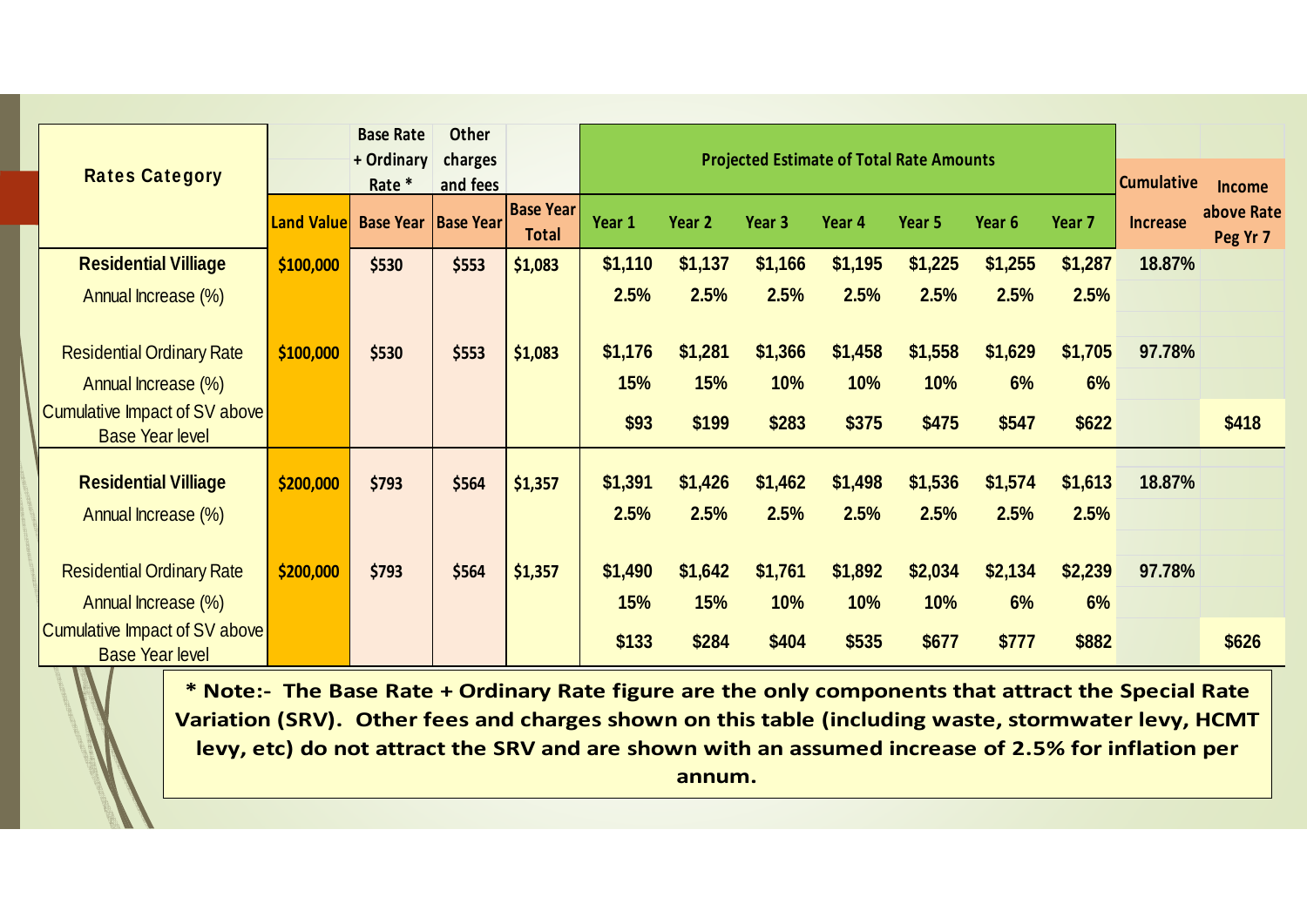| <b>Rates Category</b>                                          |                   | <b>Base Rate</b><br>+ Ordinary<br>Rate * | <b>Other</b><br>charges<br>and fees |                                  |         |         |                   | <b>Projected Estimate of Total Rate Amounts</b> |         |         |         | <b>Cumulative</b> | <b>Income</b>          |
|----------------------------------------------------------------|-------------------|------------------------------------------|-------------------------------------|----------------------------------|---------|---------|-------------------|-------------------------------------------------|---------|---------|---------|-------------------|------------------------|
|                                                                | <b>Land Value</b> | <b>Base Year Base Year</b>               |                                     | <b>Base Year</b><br><b>Total</b> | Year 1  | Year 2  | Year <sub>3</sub> | Year 4                                          | Year 5  | Year 6  | Year 7  | <b>Increase</b>   | above Rate<br>Peg Yr 7 |
| <b>Business</b>                                                | \$100,000         | \$895                                    | \$473                               | \$1,368                          | \$1,402 | \$1,437 | \$1,473           | \$1,510                                         | \$1,548 | \$1,586 | \$1,626 | 18.87%            |                        |
| Annual Increase (%)                                            |                   |                                          |                                     |                                  | 2.5%    | 2.5%    | 2.5%              | 2.5%                                            | 2.5%    | 2.5%    | 2.5%    |                   |                        |
|                                                                |                   |                                          |                                     |                                  |         |         |                   |                                                 |         |         |         |                   |                        |
| <b>Residential Ordinary Rate</b>                               | \$100,000         | \$895                                    | \$473                               | \$1,368                          | \$1,514 | \$1,681 | \$1,811           | \$1,954                                         | \$2,111 | \$2,218 | \$2,332 | 97.78%            |                        |
| Annual Increase (%)                                            |                   |                                          |                                     |                                  | 15%     | 15%     | 10%               | 10%                                             | 10%     | 6%      | 6%      |                   |                        |
| <b>Cumulative Impact of SV above</b><br><b>Base Year level</b> |                   |                                          |                                     |                                  | \$146   | \$313   | \$443             | \$586                                           | \$743   | \$850   | \$964   |                   | \$706                  |
| <b>Business</b>                                                | \$200,000         | \$1,330                                  | \$484                               | \$1,814                          | \$1,859 | \$1,906 | \$1,954           | \$2,002                                         | \$2,052 | \$2,104 | \$2,156 | 18.87%            |                        |
| Annual Increase (%)                                            |                   |                                          |                                     |                                  | 2.5%    | 2.5%    | 2.5%              | 2.5%                                            | 2.5%    | 2.5%    | 2.5%    |                   |                        |
|                                                                |                   |                                          |                                     |                                  |         |         |                   |                                                 |         |         |         |                   |                        |
| <b>Residential Ordinary Rate</b>                               | \$200,000         | \$1,330                                  | \$484                               | \$1,814                          | \$2,026 | \$2,267 | \$2,456           | \$2,663                                         | \$2,889 | \$3,043 | \$3,206 | 97.78%            |                        |
| Annual Increase (%)                                            |                   |                                          |                                     |                                  | 15%     | 15%     | 10%               | 10%                                             | 10%     | 6%      | 6%      |                   |                        |
| <b>Cumulative Impact of SV above</b><br><b>Base Year level</b> |                   |                                          |                                     |                                  | \$212   | \$453   | \$642             | \$848                                           | \$1,075 | \$1,229 | \$1,392 |                   | \$1,049                |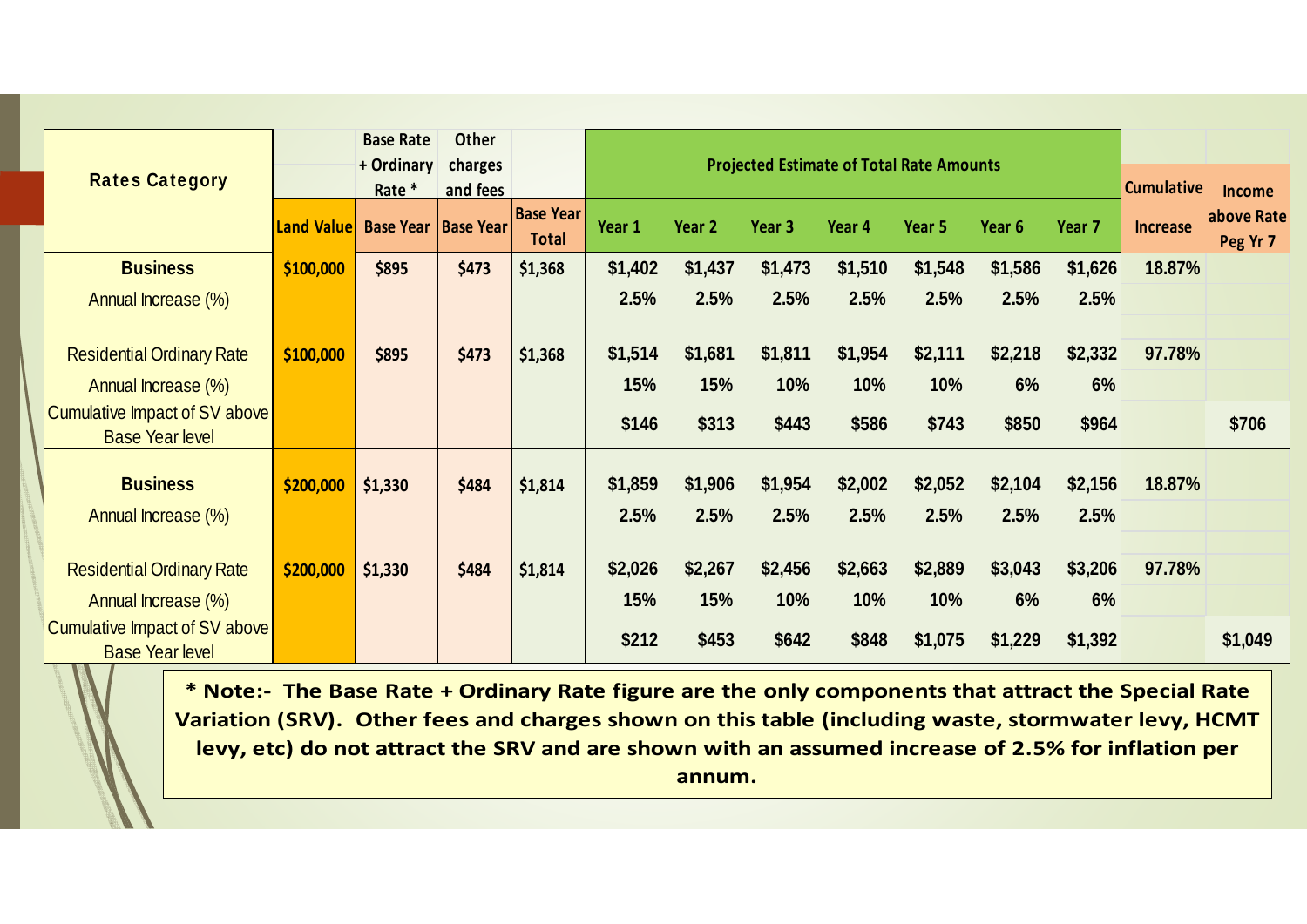| <b>Rates Category</b>                                          |             | <b>Base Rate</b><br>+ Ordinary<br>Rate * | <b>Other</b><br>charges<br>and fees |                                  |         |                   |                   | <b>Projected Estimate of Total Rate Amounts</b> |                   |         |         | <b>Cumulative</b> | <b>Income</b>          |
|----------------------------------------------------------------|-------------|------------------------------------------|-------------------------------------|----------------------------------|---------|-------------------|-------------------|-------------------------------------------------|-------------------|---------|---------|-------------------|------------------------|
|                                                                | Land Valuel | <b>Base Year Base Year</b>               |                                     | <b>Base Year</b><br><b>Total</b> | Year 1  | Year <sub>2</sub> | Year <sub>3</sub> | Year 4                                          | Year <sub>5</sub> | Year 6  | Year 7  | <b>Increase</b>   | above Rate<br>Peg Yr 7 |
| <b>Business Clarence Town</b>                                  | \$100,000   | \$812                                    | \$498                               | \$1,310                          | \$1,342 | \$1,376           | \$1,410           | \$1,446                                         | \$1,482           | \$1,519 | \$1,557 | 18.87%            |                        |
| Annual Increase (%)                                            |             |                                          |                                     |                                  | 2.5%    | 2.5%              | 2.5%              | 2.5%                                            | 2.5%              | 2.5%    | 2.5%    |                   |                        |
| <b>Residential Ordinary Rate</b>                               | \$100,000   | \$812                                    | \$498                               | \$1,310                          | \$1,444 | \$1,597           | \$1,717           | \$1,848                                         | \$1,992           | \$2,092 | \$2,197 | 97.78%            |                        |
| Annual Increase (%)                                            |             |                                          |                                     |                                  | 15%     | 15%               | 10%               | 10%                                             | 10%               | 6%      | 6%      |                   |                        |
| <b>Cumulative Impact of SV above</b><br><b>Base Year level</b> |             |                                          |                                     |                                  | \$134   | \$287             | \$407             | \$539                                           | \$682             | \$782   | \$888   |                   | \$640                  |
| <b>Business Clarence Town</b>                                  | \$200,000   | \$1,235                                  | \$509                               | \$1,744                          | \$1,787 | \$1,832           | \$1,878           | \$1,925                                         | \$1,973           | \$2,022 | \$2,073 | 18.87%            |                        |
| Annual Increase (%)                                            |             |                                          |                                     |                                  | 2.5%    | 2.5%              | 2.5%              | 2.5%                                            | 2.5%              | 2.5%    | 2.5%    |                   |                        |
| <b>Residential Ordinary Rate</b>                               | \$200,000   | \$1,235                                  | \$509                               | \$1,744                          | \$1,942 | \$2,168           | \$2,344           | \$2,538                                         | \$2,749           | \$2,894 | \$3,047 | 97.78%            |                        |
| Annual Increase (%)                                            |             |                                          |                                     |                                  | 15%     | 15%               | 10%               | 10%                                             | 10%               | 6%      | 6%      |                   |                        |
| <b>Cumulative Impact of SV above</b><br><b>Base Year level</b> |             |                                          |                                     |                                  | \$198   | \$424             | \$601             | \$794                                           | \$1,005           | \$1,150 | \$1,303 |                   | \$974                  |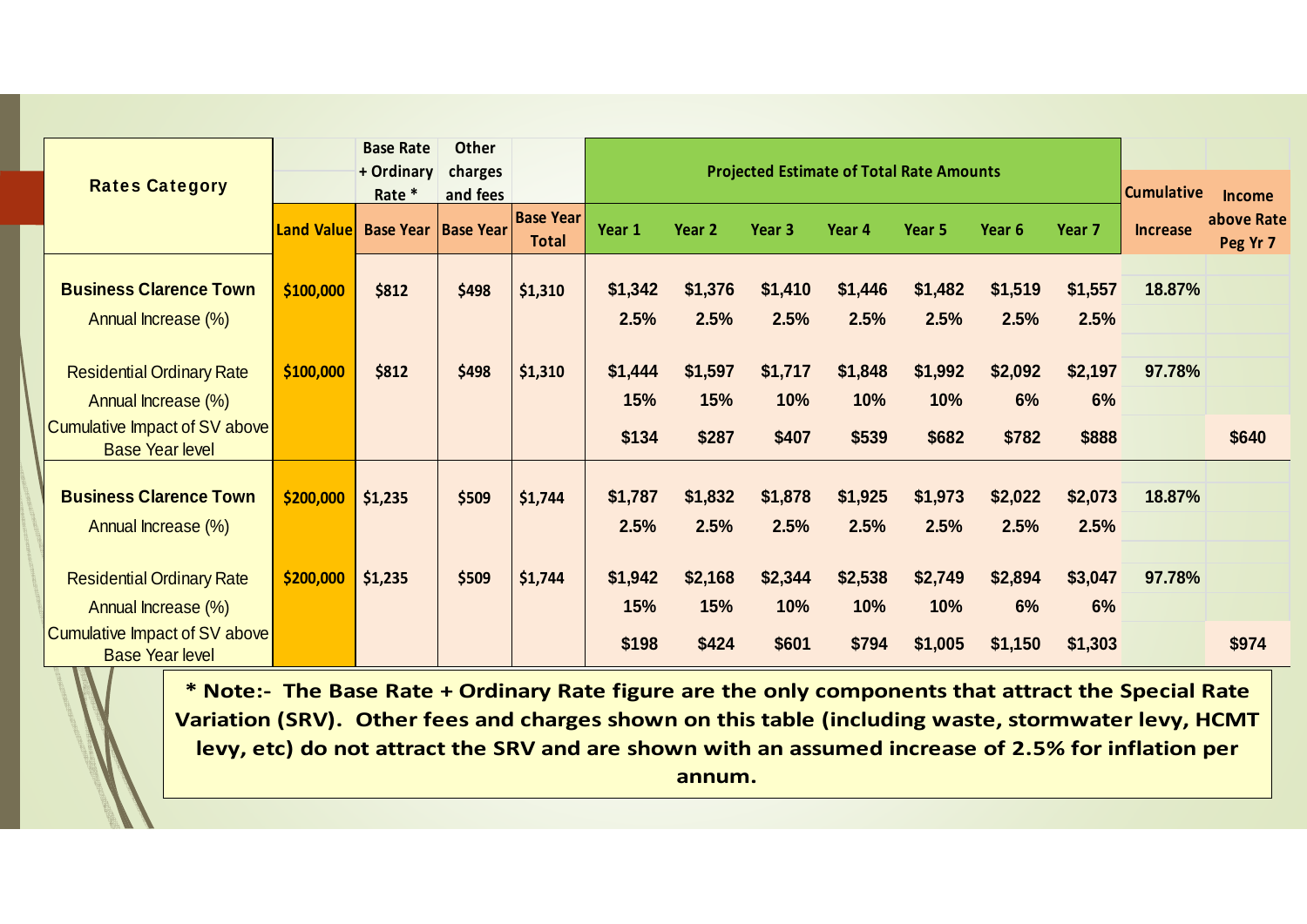| <b>Rates Category</b>                                          |                   | <b>Base Rate</b><br>+ Ordinary<br>Rate * | <b>Other</b><br>charges<br>and fees |                                  |         |         | <b>Projected Estimate of Total Rate Amounts</b> |         |         |                   |                   | <b>Cumulative</b> | <b>Income</b>          |
|----------------------------------------------------------------|-------------------|------------------------------------------|-------------------------------------|----------------------------------|---------|---------|-------------------------------------------------|---------|---------|-------------------|-------------------|-------------------|------------------------|
|                                                                | <b>Land Value</b> | <b>Base Year   Base Year</b>             |                                     | <b>Base Year</b><br><b>Total</b> | Year 1  | Year 2  | Year <sub>3</sub>                               | Year 4  | Year 5  | Year <sub>6</sub> | Year <sub>7</sub> | <b>Increase</b>   | above Rate<br>Peg Yr 7 |
| <b>Business Dungog</b>                                         | \$100,000         | \$887                                    | \$498                               | \$1,385                          | \$1,419 | \$1,455 | \$1,491                                         | \$1,528 | \$1,567 | \$1,606           | \$1,646           | 18.87%            |                        |
| Annual Increase (%)                                            |                   |                                          |                                     |                                  | 2.5%    | 2.5%    | 2.5%                                            | 2.5%    | 2.5%    | 2.5%              | 2.5%              |                   |                        |
|                                                                |                   |                                          |                                     |                                  |         |         |                                                 |         |         |                   |                   |                   |                        |
| <b>Residential Ordinary Rate</b>                               | \$100,000         | \$887                                    | \$498                               | \$1,385                          | \$1,530 | \$1,696 | \$1,826                                         | \$1,969 | \$2,124 | \$2,232           | \$2,346           | 97.78%            |                        |
| Annual Increase (%)                                            |                   |                                          |                                     |                                  | 15%     | 15%     | 10%                                             | 10%     | 10%     | 6%                | 6%                |                   |                        |
| <b>Cumulative Impact of SV above</b><br><b>Base Year level</b> |                   |                                          |                                     |                                  | \$145   | \$311   | \$441                                           | \$584   | \$739   | \$847             | \$961             |                   | \$700                  |
|                                                                |                   |                                          |                                     |                                  |         |         |                                                 |         |         |                   |                   |                   |                        |
| <b>Business Dungog</b>                                         | \$200,000         | \$1,391                                  | \$509                               | \$1,900                          | \$1,948 | \$1,996 | \$2,046                                         | \$2,097 | \$2,150 | \$2,203           | \$2,259           | 18.87%            |                        |
| Annual Increase (%)                                            |                   |                                          |                                     |                                  | 2.5%    | 2.5%    | 2.5%                                            | 2.5%    | 2.5%    | 2.5%              | 2.5%              |                   |                        |
|                                                                |                   |                                          |                                     |                                  |         |         |                                                 |         |         |                   |                   |                   |                        |
| <b>Residential Ordinary Rate</b>                               | \$200,000         | \$1,391                                  | \$509                               | \$1,900                          | \$2,121 | \$2,374 | \$2,572                                         | \$2,788 | \$3,024 | \$3,186           | \$3,356           | 97.78%            |                        |
| Annual Increase (%)                                            |                   |                                          |                                     |                                  | 15%     | 15%     | 10%                                             | 10%     | 10%     | 6%                | 6%                |                   |                        |
| <b>Cumulative Impact of SV above</b><br><b>Base Year level</b> |                   |                                          |                                     |                                  | \$221   | \$474   | \$672                                           | \$888   | \$1,124 | \$1,286           | \$1,456           |                   | \$1,098                |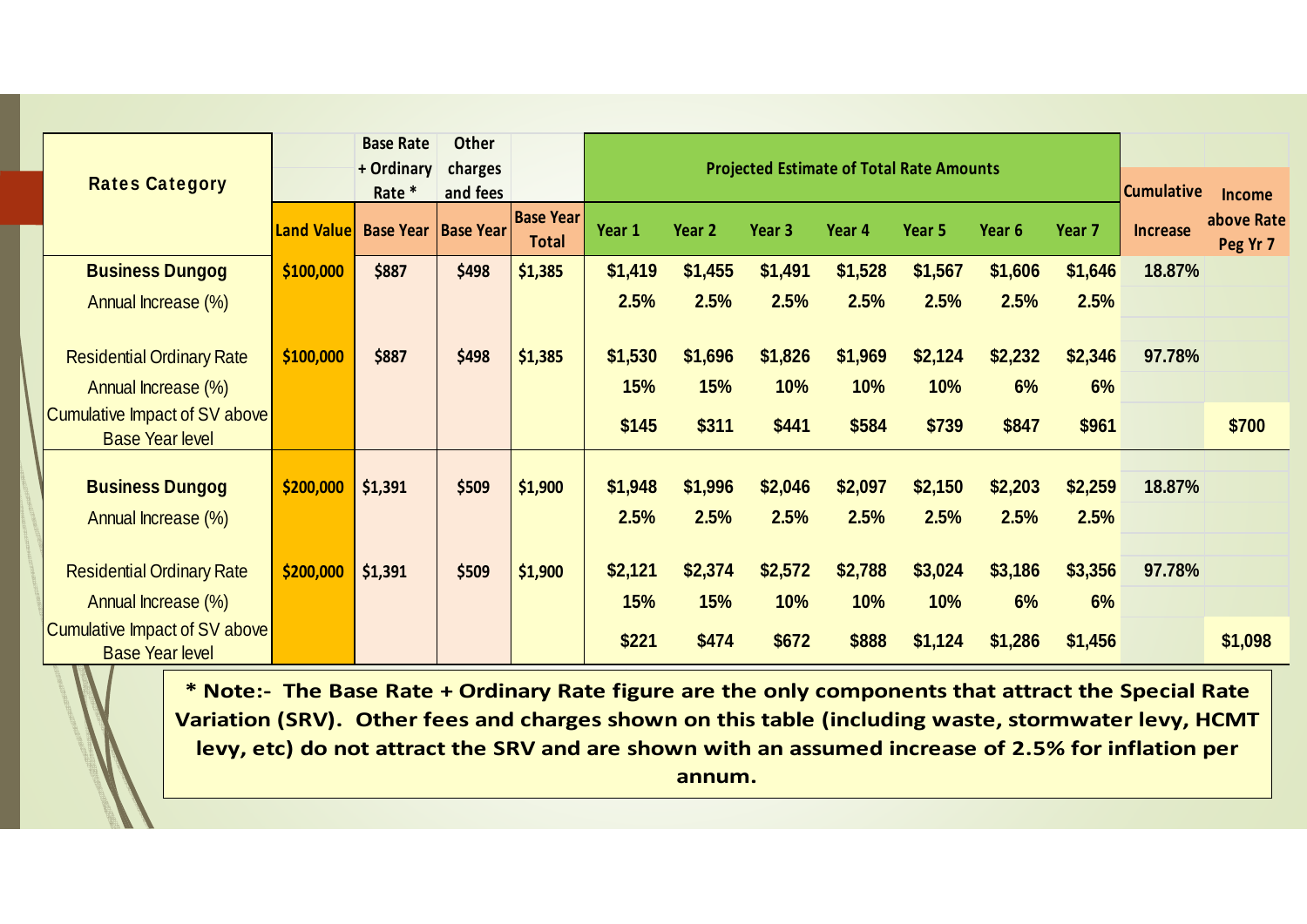| <b>Rates Category</b>                                          |                   | <b>Base Rate</b><br>+ Ordinary<br>Rate * | <b>Other</b><br>charges<br>and fees |                                  |         |         |                   | <b>Projected Estimate of Total Rate Amounts</b> |                   |         |         | <b>Cumulative</b> | <b>Income</b>          |
|----------------------------------------------------------------|-------------------|------------------------------------------|-------------------------------------|----------------------------------|---------|---------|-------------------|-------------------------------------------------|-------------------|---------|---------|-------------------|------------------------|
|                                                                | <b>Land Value</b> | <b>Base Year   Base Year</b>             |                                     | <b>Base Year</b><br><b>Total</b> | Year 1  | Year 2  | Year <sub>3</sub> | Year 4                                          | Year <sub>5</sub> | Year 6  | Year 7  | <b>Increase</b>   | above Rate<br>Peg Yr 7 |
| <b>Business Villiage</b>                                       | \$100,000         | \$686                                    | \$578                               | \$1,264                          | \$1,295 | \$1,328 | \$1,361           | \$1,395                                         | \$1,430           | \$1,465 | \$1,502 | 18.87%            |                        |
| Annual Increase (%)                                            |                   |                                          |                                     |                                  | 2.5%    | 2.5%    | 2.5%              | 2.5%                                            | 2.5%              | 2.5%    | 2.5%    |                   |                        |
|                                                                |                   |                                          |                                     |                                  |         |         |                   |                                                 |                   |         |         |                   |                        |
| <b>Residential Ordinary Rate</b>                               | \$100,000         | \$686                                    | \$578                               | \$1,264                          | \$1,381 | \$1,514 | \$1,620           | \$1,735                                         | \$1,861           | \$1,950 | \$2,043 | 97.78%            |                        |
| Annual Increase (%)                                            |                   |                                          |                                     |                                  | 15%     | 15%     | 10%               | 10%                                             | 10%               | 6%      | 6%      |                   |                        |
| <b>Cumulative Impact of SV above</b><br><b>Base Year level</b> |                   |                                          |                                     |                                  | \$117   | \$250   | \$356             | \$471                                           | \$597             | \$686   | \$779   |                   | \$541                  |
| <b>Business Villiage</b>                                       | \$200,000         | \$1,032                                  | \$589                               | \$1,621                          | \$1,661 | \$1,703 | \$1,745           | \$1,789                                         | \$1,834           | \$1,880 | \$1,927 | 18.87%            |                        |
| Annual Increase (%)                                            |                   |                                          |                                     |                                  | 2.5%    | 2.5%    | 2.5%              | 2.5%                                            | 2.5%              | 2.5%    | 2.5%    |                   |                        |
|                                                                |                   |                                          |                                     |                                  |         |         |                   |                                                 |                   |         |         |                   |                        |
| <b>Residential Ordinary Rate</b>                               | \$200,000         | \$1,032                                  | \$589                               | \$1,621                          | \$1,790 | \$1,983 | \$2,135           | \$2,301                                         | \$2,483           | \$2,608 | \$2,741 | 97.78%            |                        |
| Annual Increase (%)                                            |                   |                                          |                                     |                                  | 15%     | 15%     | 10%               | 10%                                             | 10%               | 6%      | 6%      |                   |                        |
| <b>Cumulative Impact of SV above</b><br><b>Base Year level</b> |                   |                                          |                                     |                                  | \$169   | \$363   | \$514             | \$680                                           | \$862             | \$987   | \$1,120 |                   | \$814                  |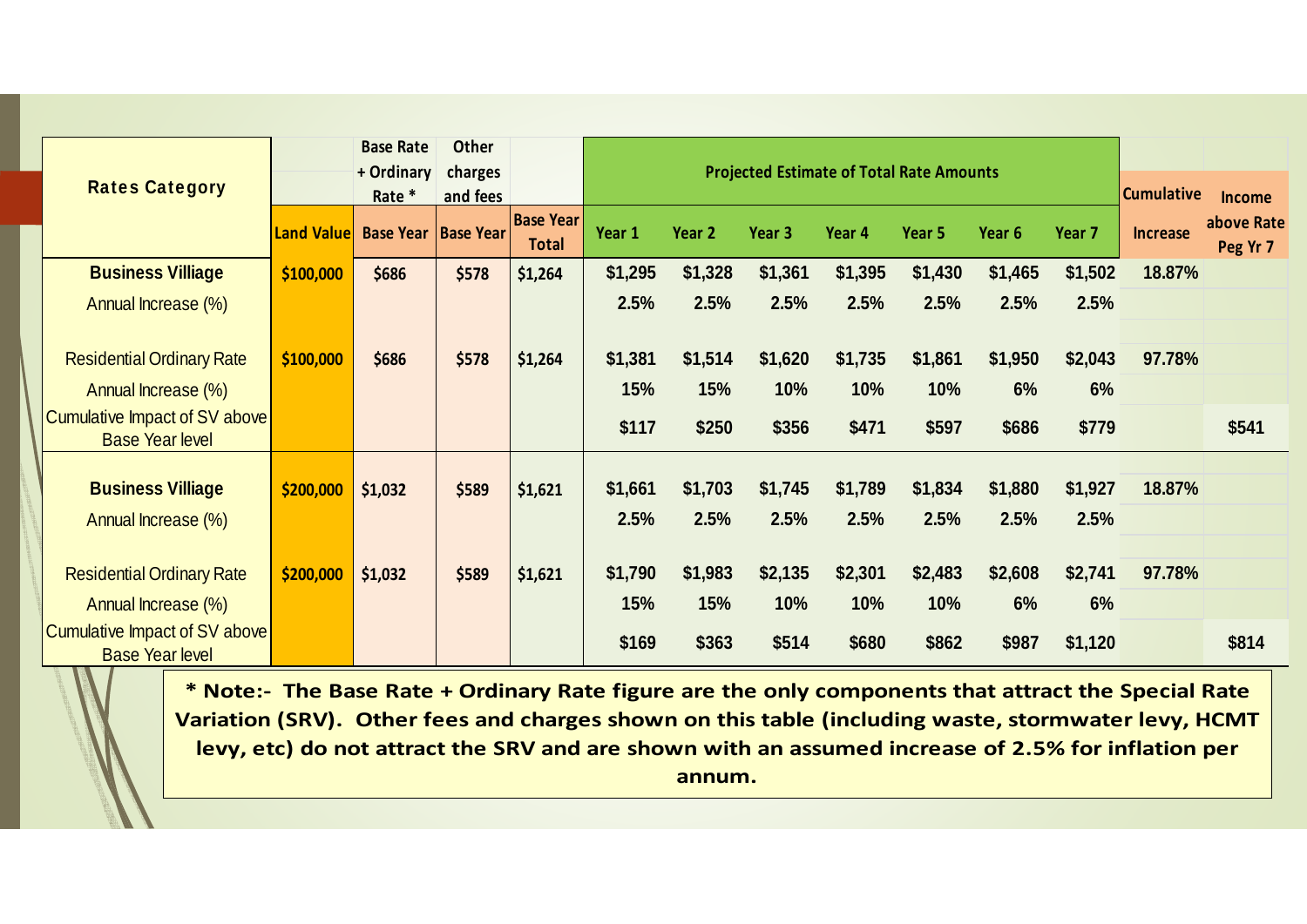|                                                         |                   | <b>Base Rate</b><br>+ Ordinary | <b>Other</b>        |                                  |         |                   |         |                                                 |         |         |                   |                   |                        |
|---------------------------------------------------------|-------------------|--------------------------------|---------------------|----------------------------------|---------|-------------------|---------|-------------------------------------------------|---------|---------|-------------------|-------------------|------------------------|
| <b>Rates Category</b>                                   |                   | Rate *                         | charges<br>and fees |                                  |         |                   |         | <b>Projected Estimate of Total Rate Amounts</b> |         |         |                   | <b>Cumulative</b> | Income                 |
|                                                         | <b>Land Value</b> | <b>Base Year</b>               | <b>Base Year</b>    | <b>Base Year</b><br><b>Total</b> | Year 1  | Year <sub>2</sub> | Year 3  | Year 4                                          | Year 5  | Year 6  | Year <sub>7</sub> | <b>Increase</b>   | above Rate<br>Peg Yr 7 |
| <b>Farmland</b>                                         | \$500,000         | \$1,919                        | \$573               | \$2,491                          | \$2,554 | \$2,617           | \$2,683 | \$2,750                                         | \$2,819 | \$2,889 | \$2,961           | 18.87%            |                        |
| Annual Increase (%)                                     |                   |                                |                     |                                  | 2.5%    | 2.5%              | 2.5%    | 2.5%                                            | 2.5%    | 2.5%    | 2.5%              |                   |                        |
| <b>Residential Ordinary Rate</b>                        | \$500,000         | \$1,919                        | \$573               | \$2,491                          | \$2,793 | \$3,139           | \$3,408 | \$3,702                                         | \$4,025 | \$4,244 | \$4,476           | 97.78%            |                        |
| Annual Increase (%)                                     |                   |                                |                     |                                  | 15%     | 15%               | 10%     | 10%                                             | 10%     | 6%      | 6%                |                   |                        |
| Cumulative Impact of SV above<br><b>Base Year level</b> |                   |                                |                     |                                  | \$302   | \$648             | \$917   | \$1,211                                         | \$1,534 | \$1,753 | \$1,984           |                   | \$1,514                |
| <b>Farmland</b>                                         | \$1,000,000       | \$3,505                        | \$628               | \$4,133                          | \$4,236 | \$4,342           | \$4,451 | \$4,562                                         | \$4,676 | \$4,793 | \$4,913           | 18.87%            |                        |
| Annual Increase (%)                                     |                   |                                |                     |                                  | 2.5%    | 2.5%              | 2.5%    | 2.5%                                            | 2.5%    | 2.5%    | 2.5%              |                   |                        |
| <b>Residential Ordinary Rate</b>                        | \$1,000,000       | \$3,505                        | \$628               | \$4,133                          | \$4,674 | \$5,295           | \$5,775 | \$6,302                                         | \$6,880 | \$7,268 | \$7,678           | 97.78%            |                        |
| Annual Increase (%)                                     |                   |                                |                     |                                  | 15%     | 15%               | 10%     | 10%                                             | 10%     | 6%      | 6%                |                   |                        |
| Cumulative Impact of SV above<br><b>Base Year level</b> |                   |                                |                     |                                  | \$541   | \$1,162           | \$1,642 | \$2,169                                         | \$2,747 | \$3,135 | \$3,546           |                   | \$2,766                |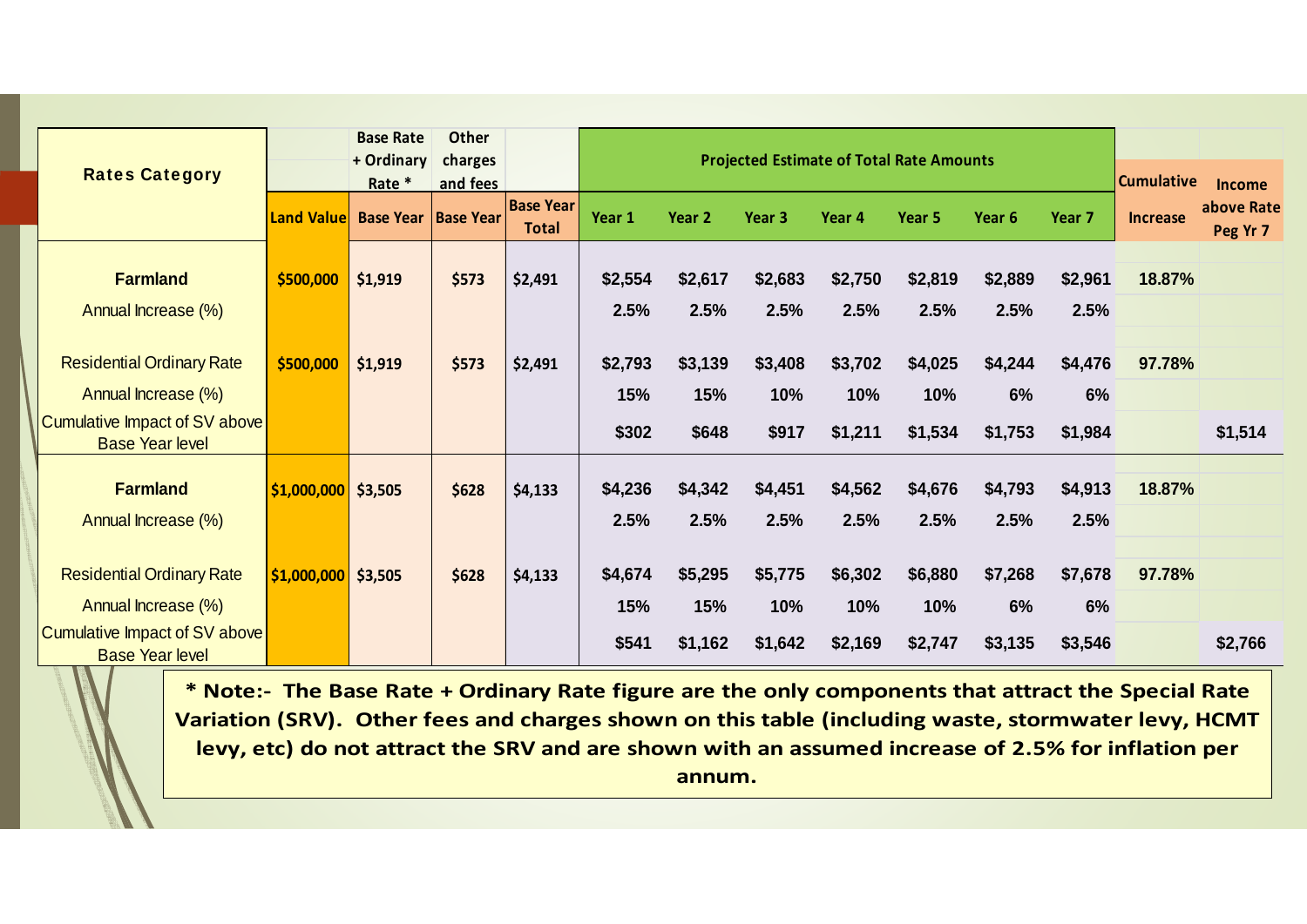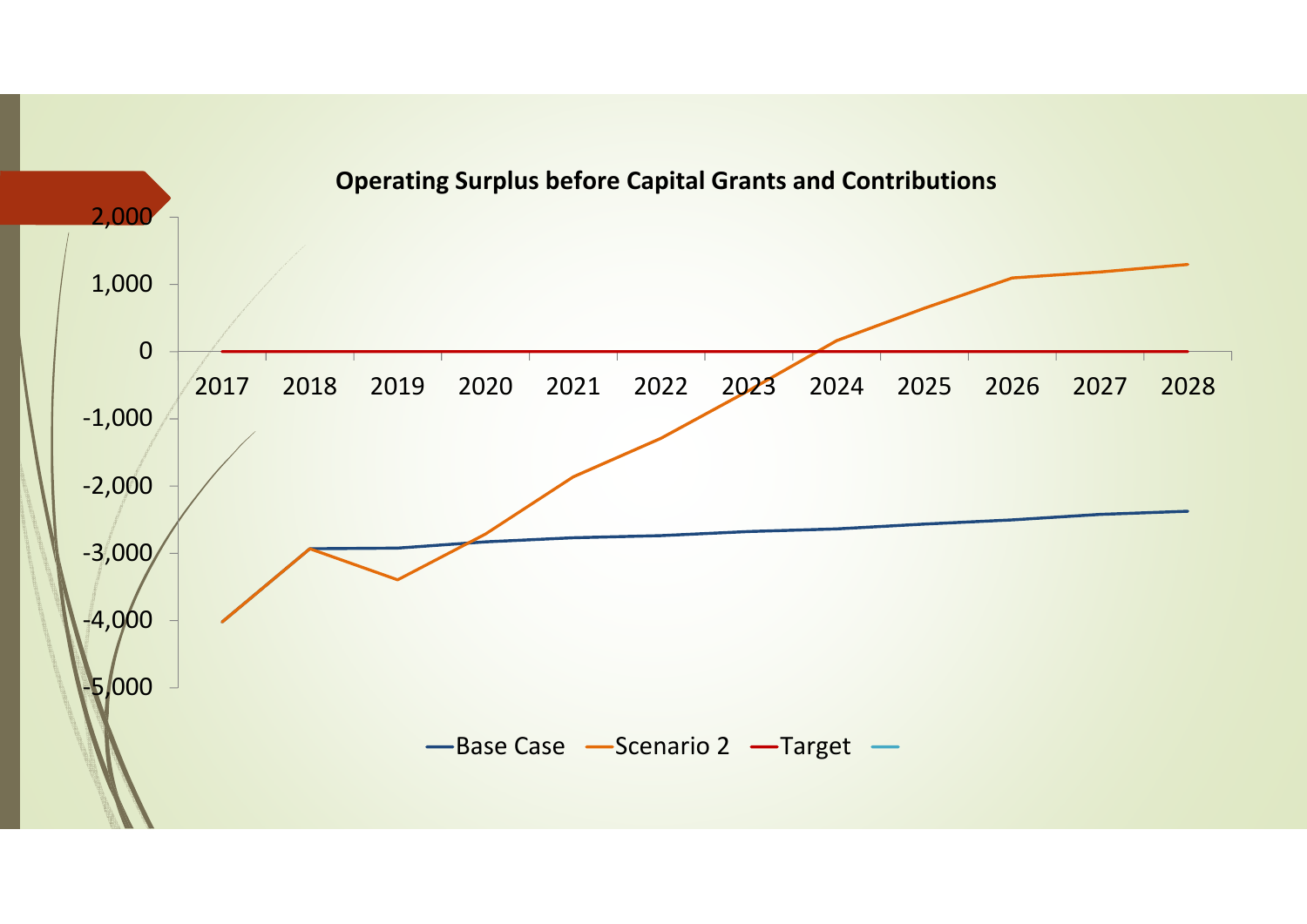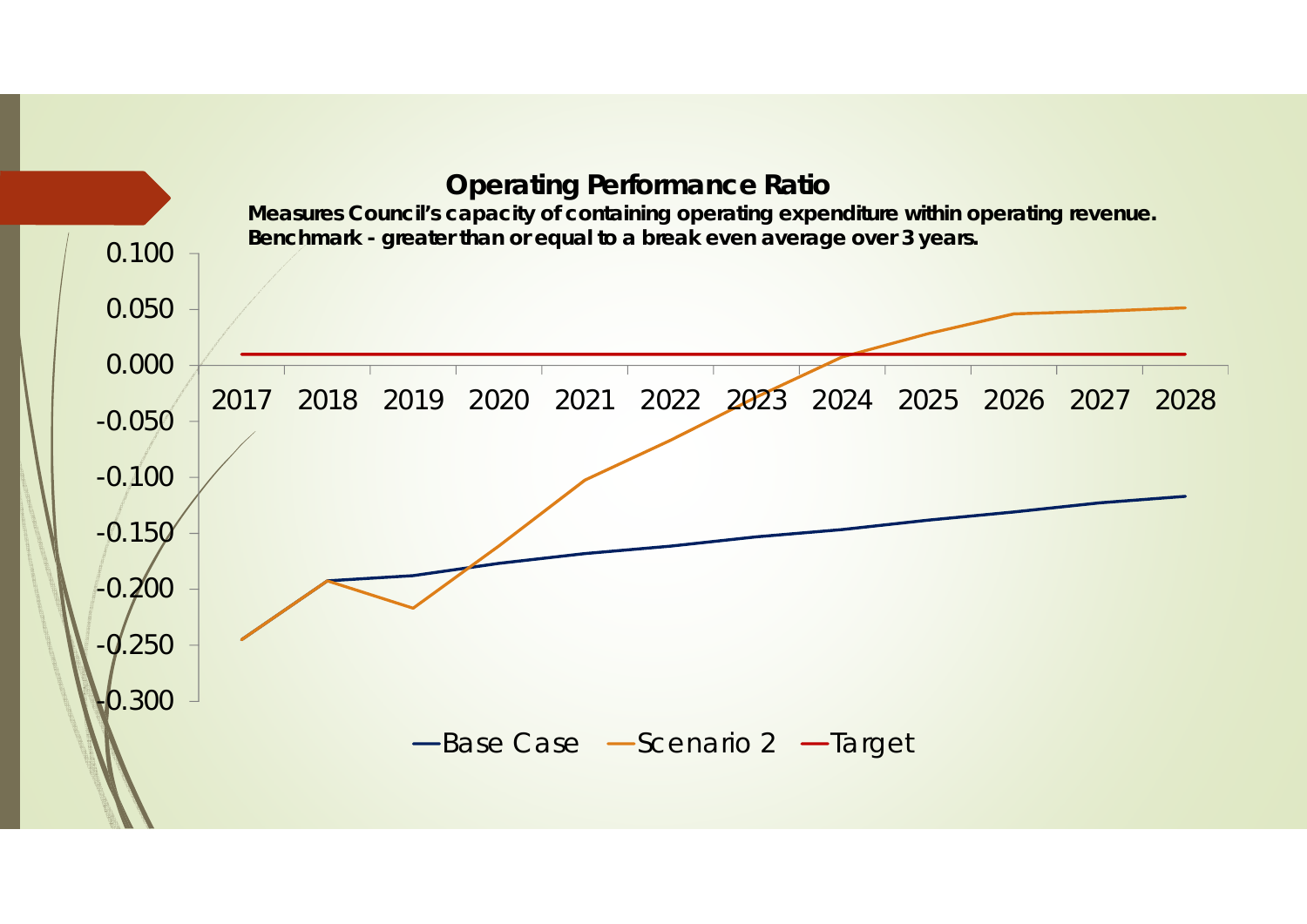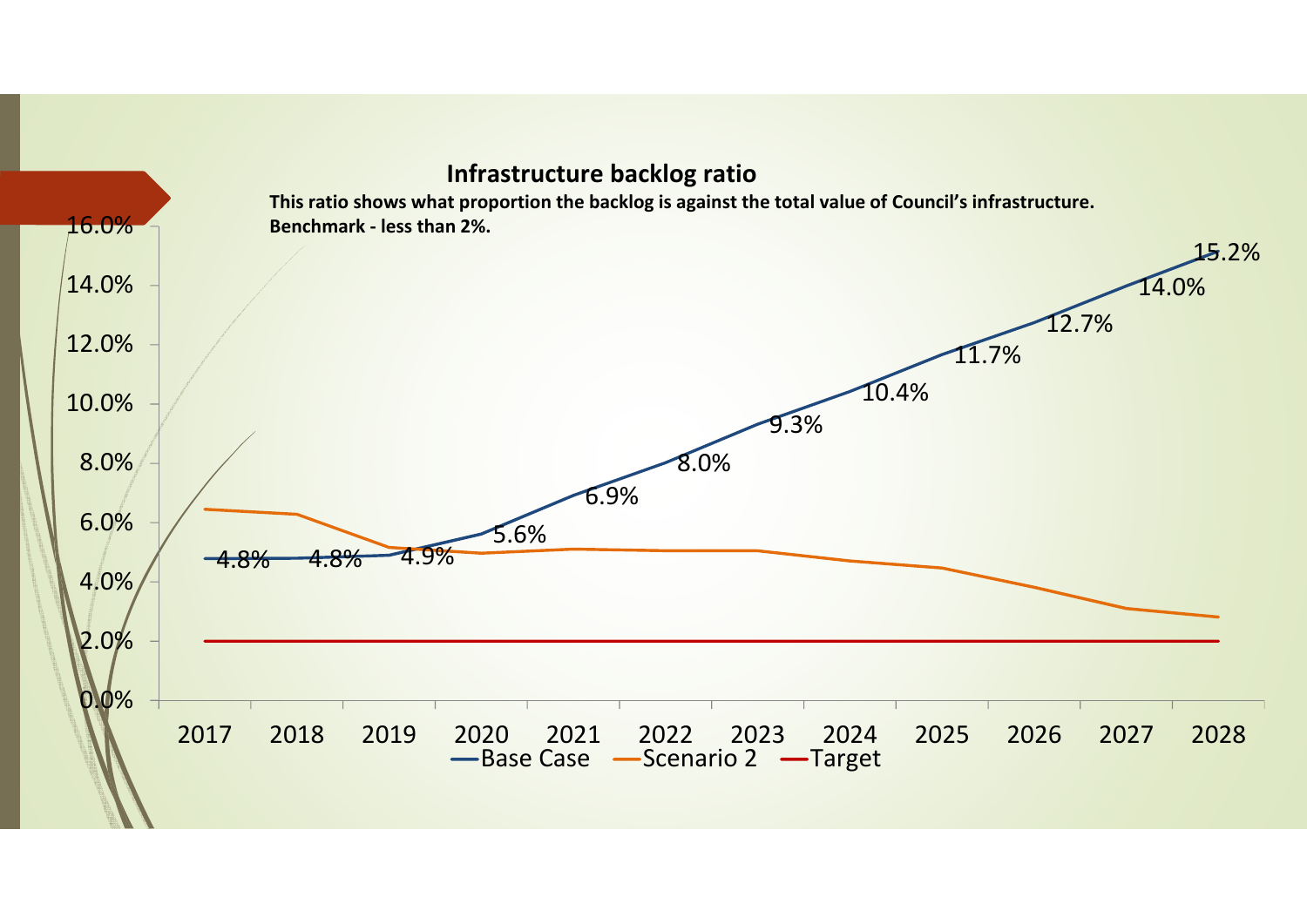

#### **Building and Infrastructure asset renewal ratio**